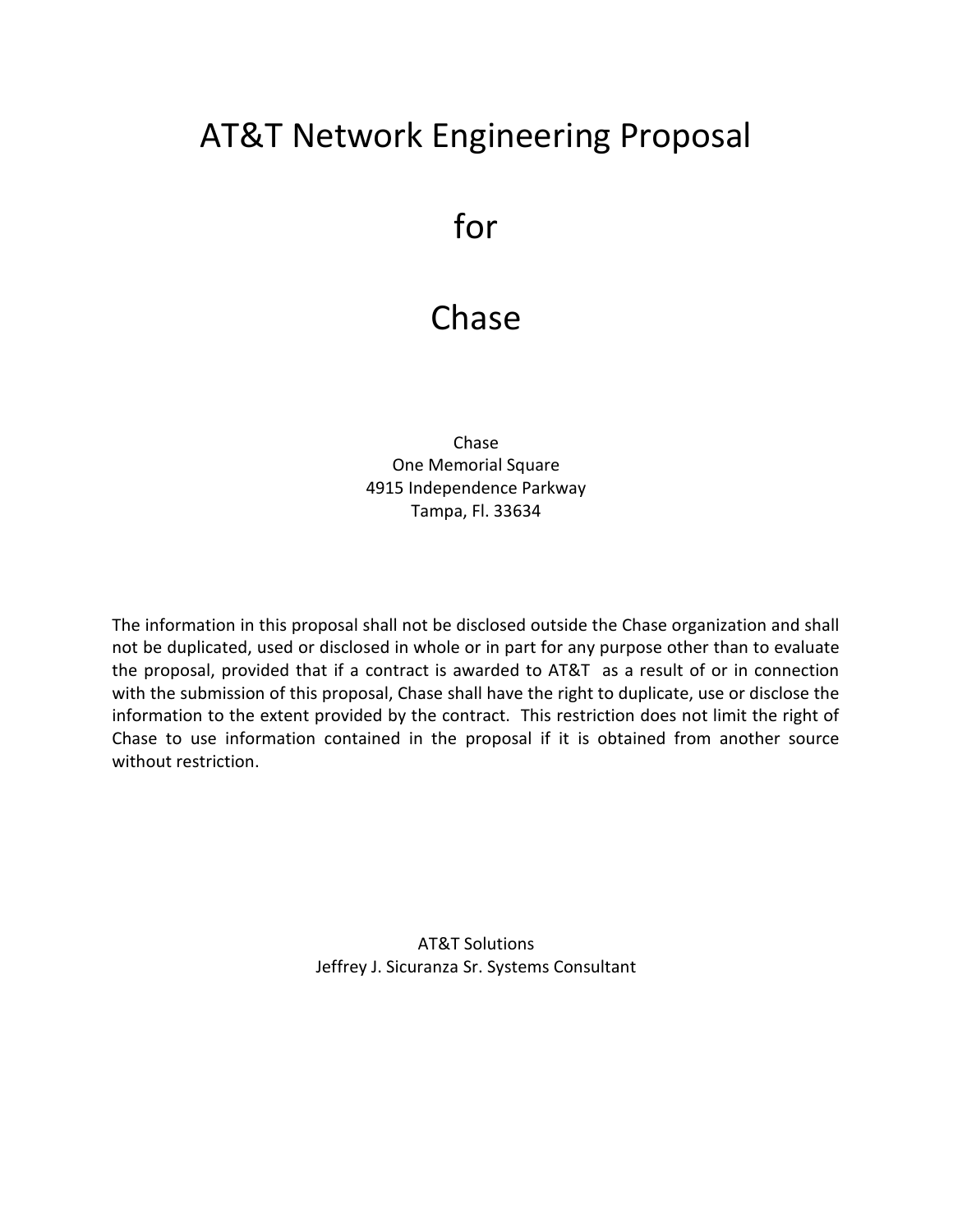$\mathbf{3}$ 

# **Table of Contents**

| 3.1                                                             |                   |
|-----------------------------------------------------------------|-------------------|
|                                                                 |                   |
|                                                                 |                   |
|                                                                 |                   |
|                                                                 |                   |
|                                                                 |                   |
|                                                                 |                   |
| 3.1.6                                                           |                   |
|                                                                 |                   |
|                                                                 |                   |
|                                                                 |                   |
|                                                                 |                   |
|                                                                 |                   |
|                                                                 |                   |
|                                                                 |                   |
|                                                                 |                   |
| 3.3.3                                                           |                   |
| 3.3.4                                                           |                   |
| 3.3.5                                                           |                   |
| 3.3.6                                                           |                   |
|                                                                 |                   |
|                                                                 |                   |
|                                                                 |                   |
|                                                                 |                   |
|                                                                 |                   |
|                                                                 |                   |
|                                                                 |                   |
|                                                                 |                   |
|                                                                 |                   |
|                                                                 |                   |
|                                                                 |                   |
|                                                                 |                   |
| Appendix D. NON-AT&T Hardware, Software and Service Products 37 |                   |
| Chase - OMC                                                     | Statement Of Work |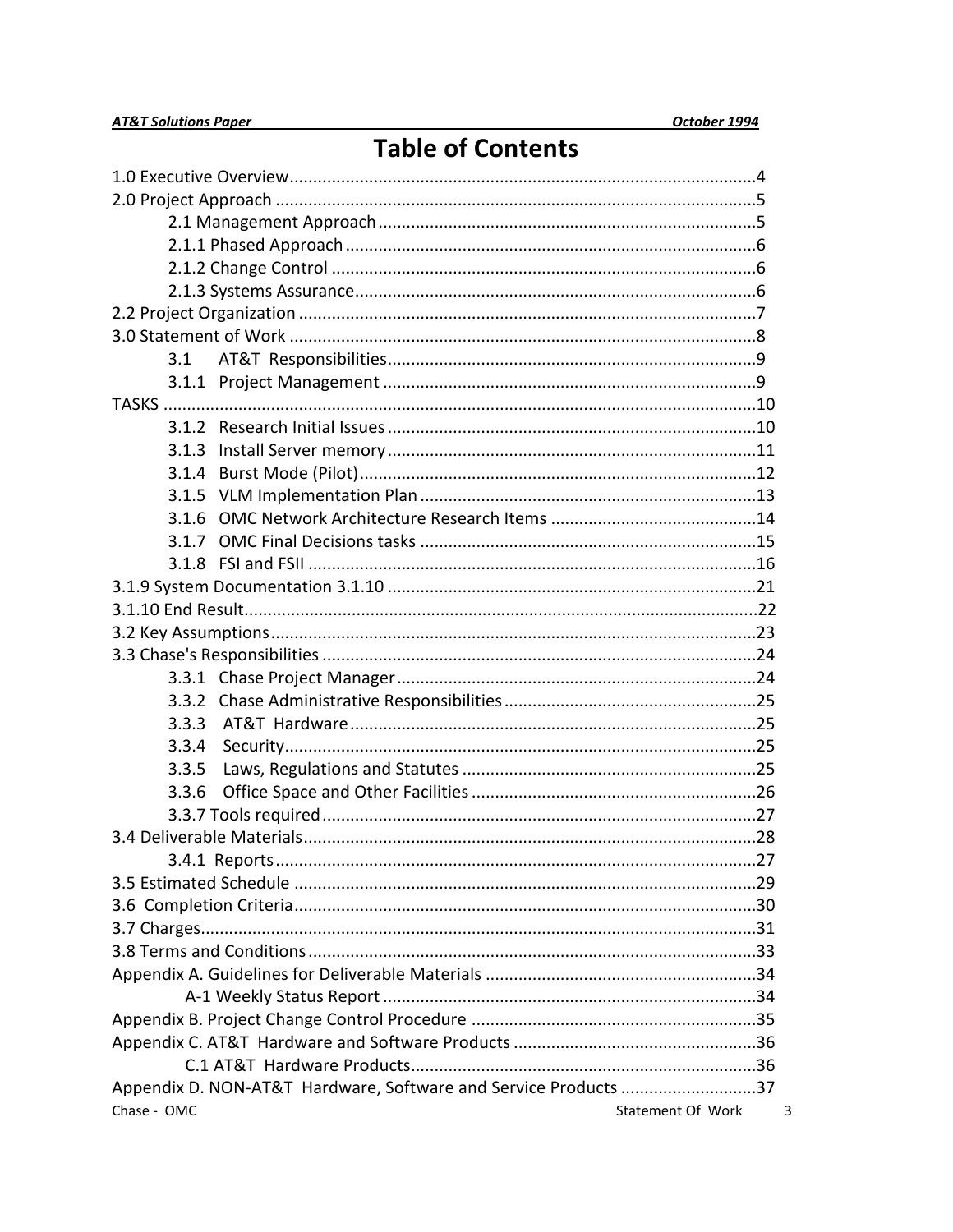# **1.0 Executive Overview**

AT&T is pleased to present Chase with this proposal for the New York implementation of the distributed network system. This proposal represents AT&T 's approach in helping Chase meet the requirements discussed in previous meetings. In addition to proposing the approach and tasks to help Chase meet their distributed networking system requirements, AT&T will act as the systems integrator for this project. As a leading systems integrator for the past decade, AT&T has delivered and managed customized business solutions for clients ranging from Local Area Networks to international networks. Chase will benefit from knowing that AT&T has designed, managed and installed networks such as the one we are proposing to Chase, with excellent client satisfaction and technical benefits.

Once all the projects have been defined, AT&T will implement and test the networks to verify that the systems on the network operate according to the design considerations. The careful management of this complex environment is essential to the successful completion of this project. AT&T will appoint a Project Manager who will assume technical and project manager responsibilities of the performance of the AT&T tasks as described in the Statement of Work of this proposal.

AT&T 's success in systems integration projects has been achieved as the result of applying three essential skills:

- 1. The ability to plan and integrate functionally sound hardware and software systems that are designed to provide reliable and efficient application processing.
- 2. The ability to match technical skills to particular work tasks.
- 3. The ability to manage this project professionally and effectively.

We appreciate your continued interest in AT&T and are confident that our experience, methodology, and commitment to your success will result in a successful project. As a valued AT&T customer, we look forward to our continued partnership with Chase.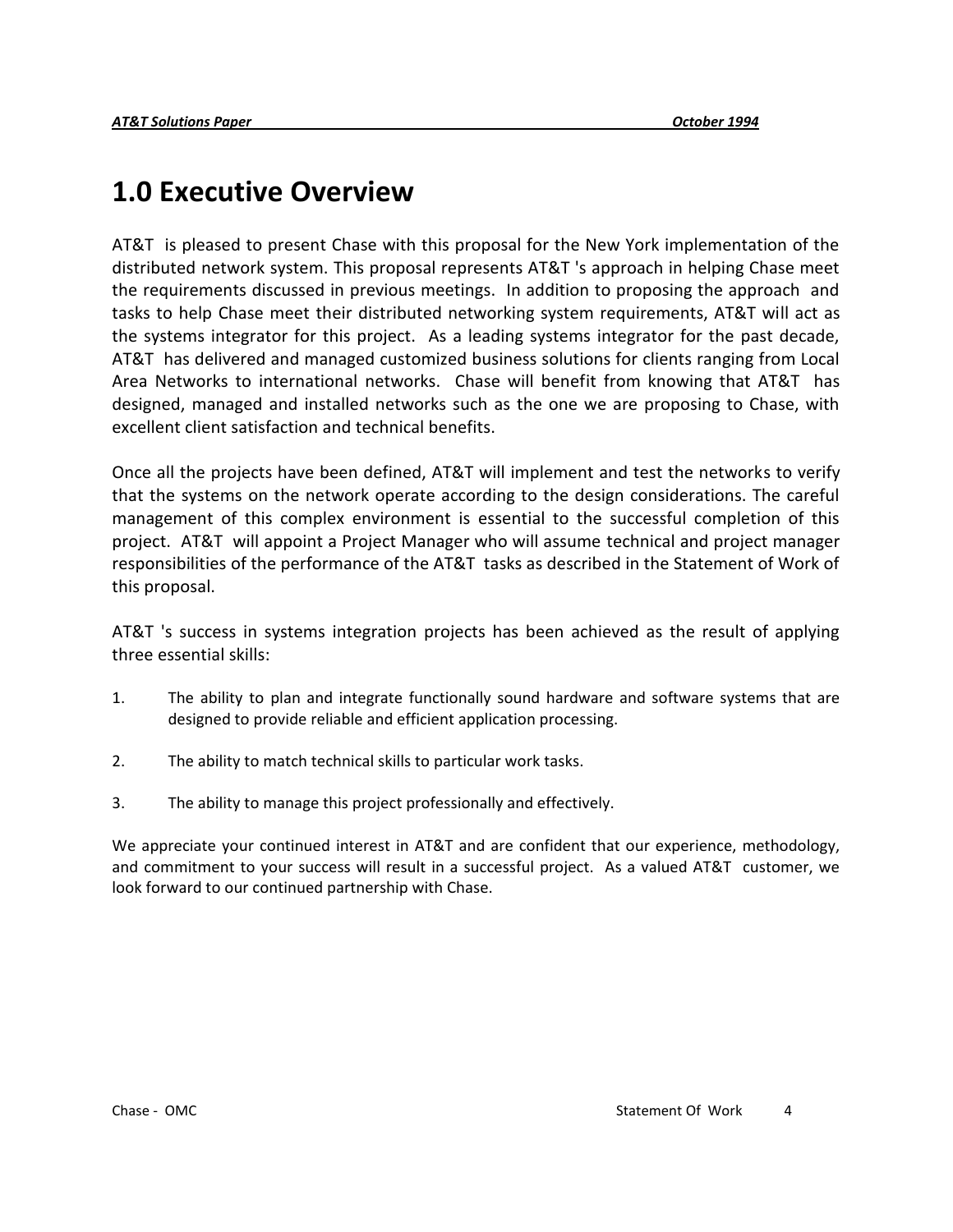# **2.0 Project Approach**

#### **2.1 Management Approach**

AT&T recognizes the importance of working closely with Chase personnel during this project. The knowledge, effort, and cooperation of Chase personnel is required to make this project successful. The combination of the knowledge and experience of the AT&T project members and Chase's knowledge of the business application will provide a highly productive team.

AT&T believes that the successful accomplishments of the project will depend on these key elements:

- Utilization of proven AT&T project management techniques
- A disciplined phased approach and a detailed project plan
- Active participation of a team of AT&T engineering professionals possessing the necessary skills dedicated to Chase.
- Utilization of existing hardware and software to provide a comprehensive solution to Chase business needs.

The successful completion of any project depends upon the careful execution of a well structured and detailed plan. This plan must be developed based upon a collective agreement of objectives and welldefined goals. It is the attainment of these goals which marks the successful end of any given effort.

In projects with the complexities of today's data processing environment, the attainment of objectives can be difficult. The results to be expected sometimes vary based upon a person's perspective within the organization. For example, the expectations of executive management may differ from those of the user or operations personnel. There are, however, certain attributes of success which are considered important to all personnel involved in any data processing project. The key attributes are that the project completes on time, that it stays within budget, and that the result is a quality product which satisfies the user.

In order to complete a project successfully, guidelines and procedures must be developed and implemented. AT&T has formulated and employs a methodology to help provide successful completion of projects. The components of this methodology are:

- Phased Implementation
- Change Control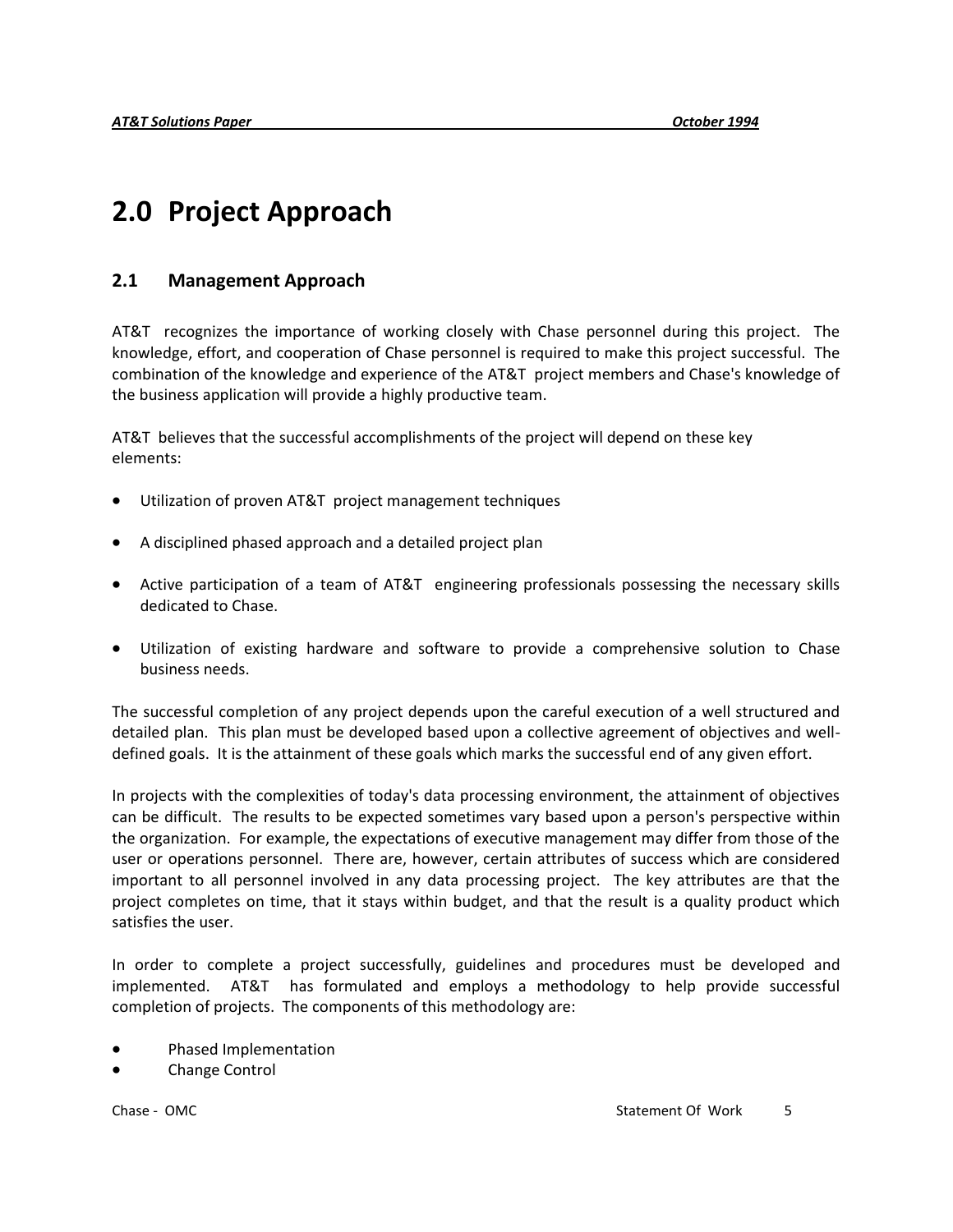These topics are discussed briefly in the next section.

### **2.1.1 Phased Approach**

The separation of a project into logical, manageable phases is an integral part of the AT&T process. The key tasks are planning, hardware installation, software installation, unit testing and system testing.

### **2.1.2 Change Control**

Recognizing that some changes to the scope of the project may require accommodation, a formal change control plan is required. Such a plan will allow Chase personnel to make cost and benefit tradeoff based on the analysis of requested changes. It provides a control point so that only approved changes are implemented, This procedure is described in "Appendix B. Project Change Control Procedure" on page 38.

### **2.1.3 Systems Assurance**

Project reviews, conducted on a scheduled basis by AT&T systems assurance specialists, are one of the most important project management control processes used by AT&T on operations support projects. The reviews are structured to provide AT&T management with an objective view of the status of the project and an early warning of real or potential problems. Early detection and correction of problems will help keep a project within its defined scope and schedule.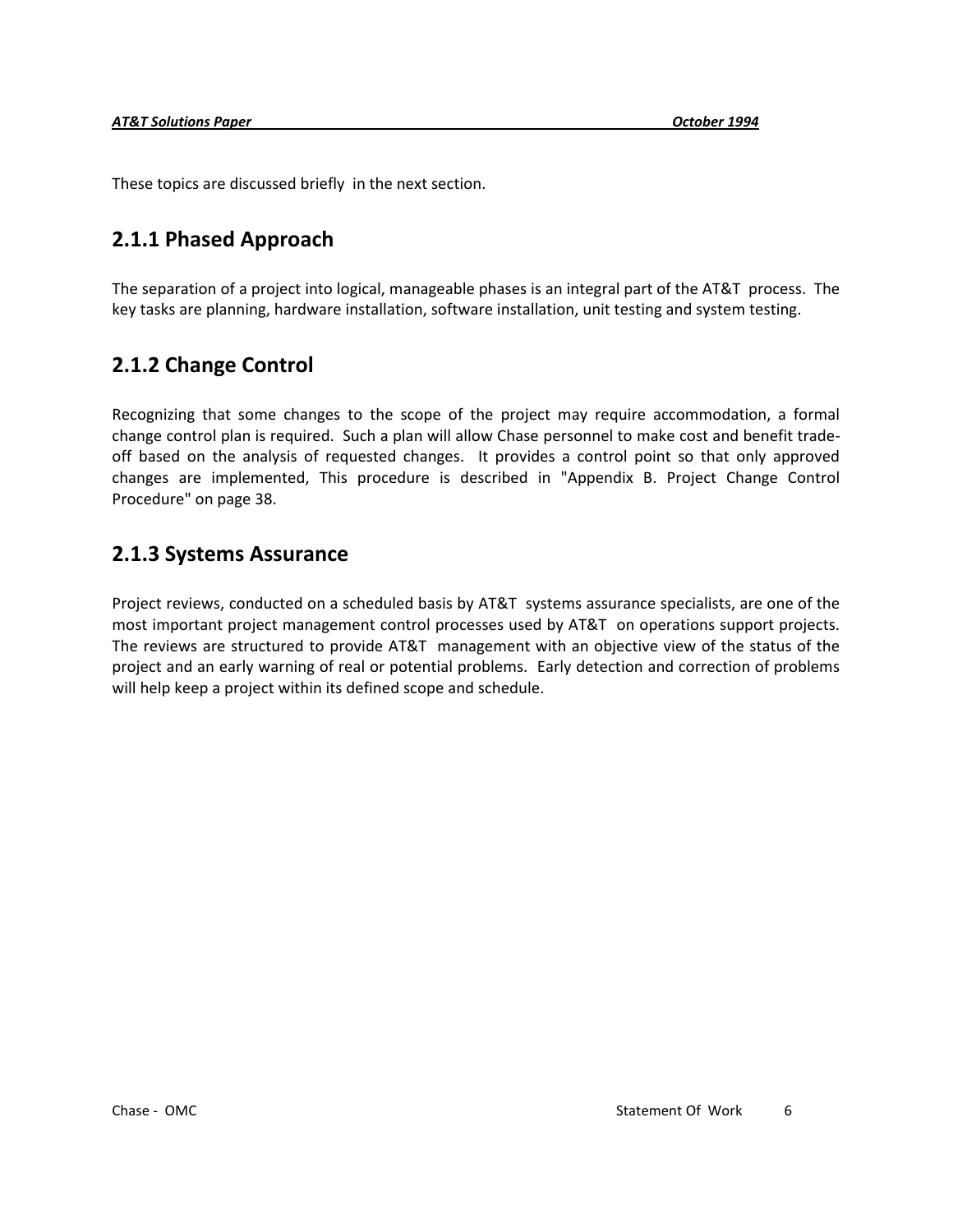# **2.2 Project Organization**

It is important that the organization of project personnel has clearly defined lines of communication and authority and allows effective and timely communication. In order to accomplish this, the following project organization is proposed below:



This structure establishes a clear interface with Chase management responsible for the system, and provides clear lines of authority to facilitate decision-making and to prevent or resolve problems quickly.

The key responsibilities in the organization are as follows:

- The AT&T Project Manager interfaces with the Chase Relationship Manager and has responsibility for the execution of the AT&T tasks.
- Chase Relationship Manager is the focal point for communications between AT&T and Chase. Chase Relationship Managers interfaces with the AT&T Project Managers and reports status to Chase management responsible for the project.
- AT&T management monitors progress and performance of the AT&T Project Manager and Project Team, and performs periodic Systems Assurance Reviews of the project progress.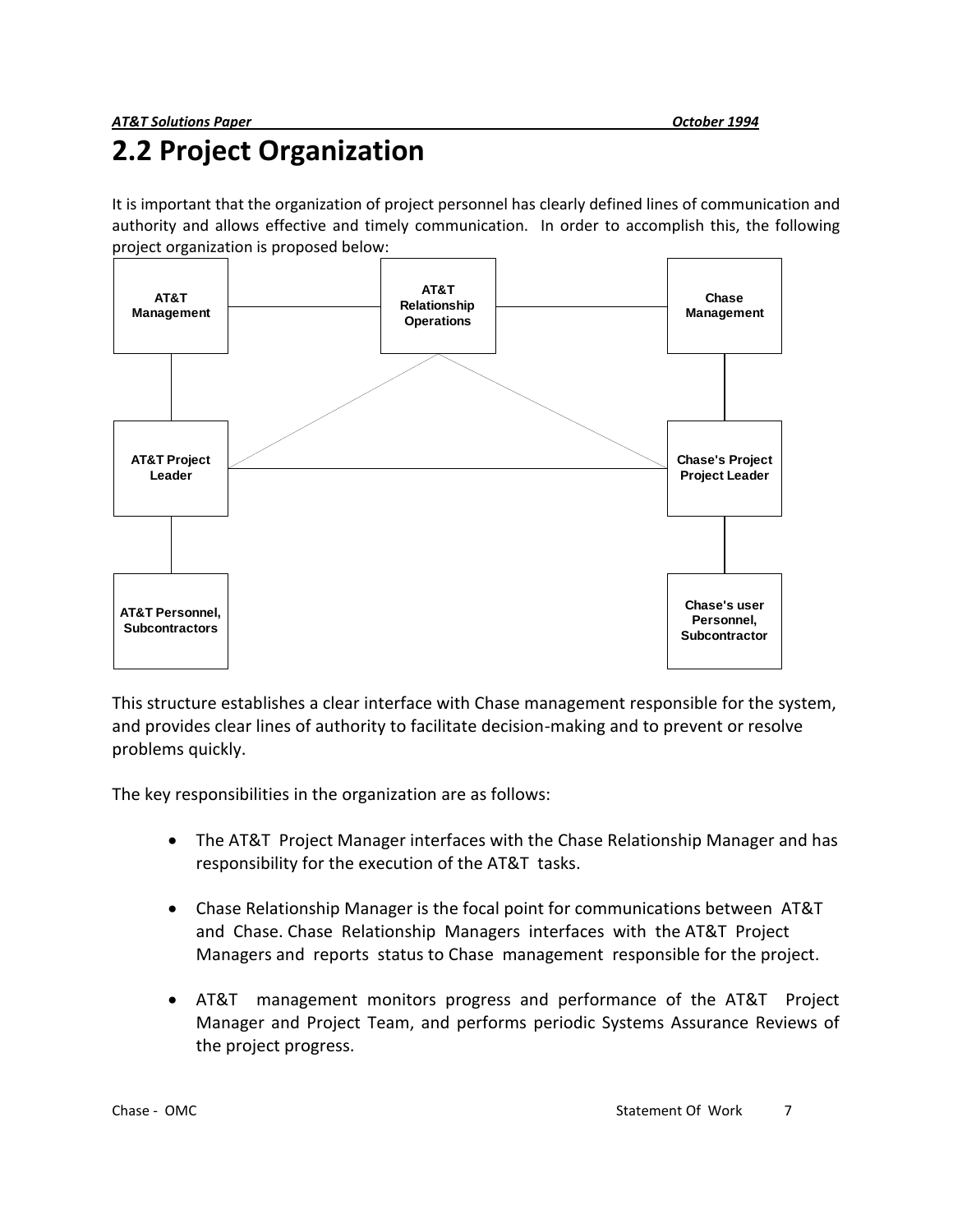# **3.0 Statement of Work**

This Statement of Work is subject to the terms and conditions of the *AT&T Customer Agreement.* The following are incorporated in and made part of this Statement of Work:

 "Appendix A. Guidelines for Deliverable Materials" Not applicable in this SOW.

"Appendix B. Project Change Control Procedure"

"Appendix C. AT&T Hardware and Software Products" Not applicable in this SOW.

"Appendix D. Non-AT&T Hardware and Software Products" Not applicable in this SOW.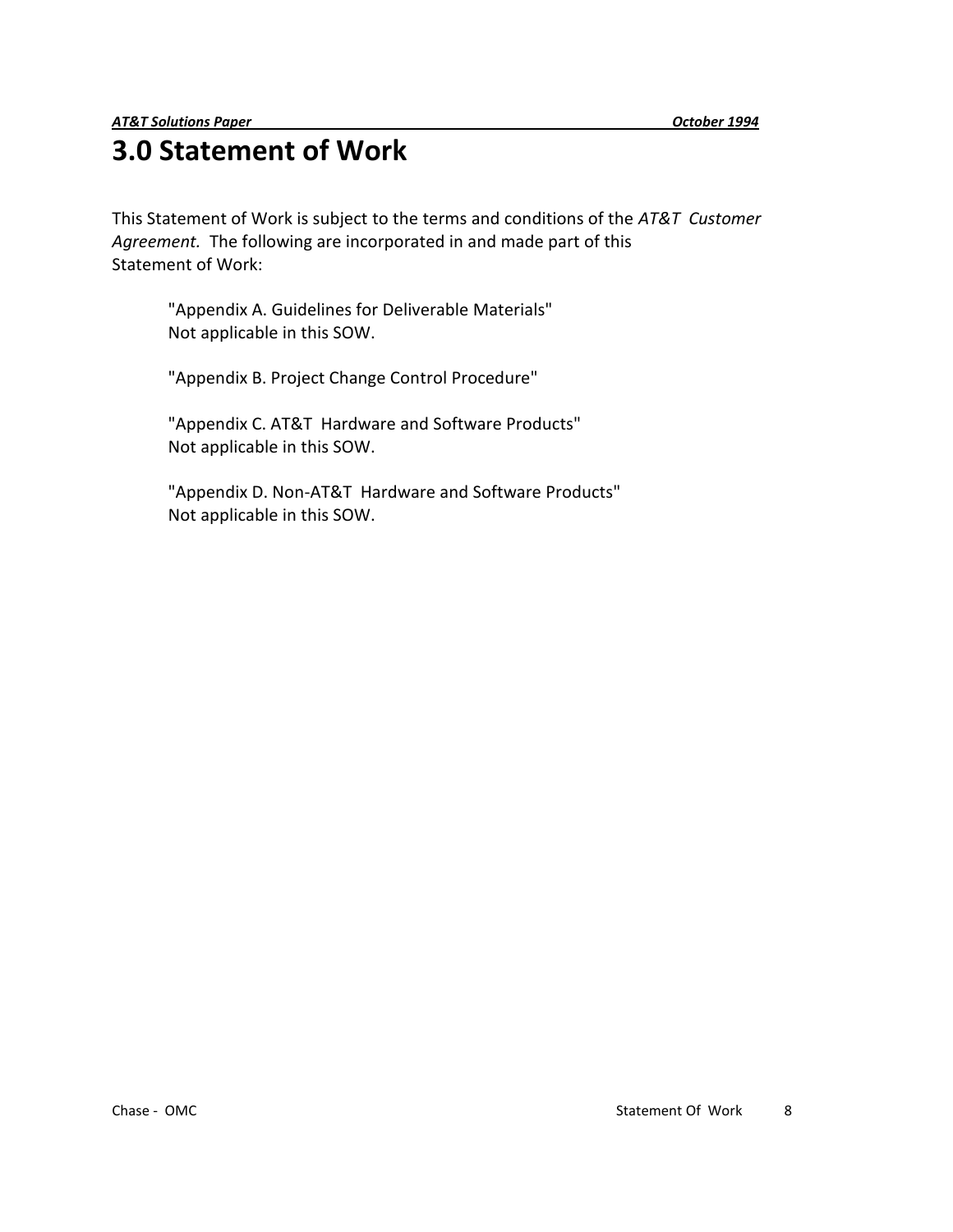### **3.1 AT&T Responsibilities**

The following sections outline the tasks AT&T will perform on this project. These tasks will be performed by AT&T personnel or personnel subcontracted by AT&T .

### **3.1.1 Project Management**

The purpose of this task is to establish a framework for project communications and reporting. AT&T will appoint a project leader who will have responsibility for the administration and technical direction of AT&T 's efforts on this project and will act as the focal point for coordinating AT&T activities with the Chase Project Manager who **is** responsible to Chase for this effort.

The following sub-tasks will be performed:

- Discuss the Statement of Work with the Chase Relationship Manager and review the responsibilities of both parties.
- Establish and administer project management procedures and develop project work plans in coordination with the Chase Project Manager.
- Track and evaluate project progress against established project work plans. Resolve deviations with the Chase Project Manager.
- With the Chase Project Manager, administer the change procedure described in "Appendix B. Project Change Control Pro
- Define and monitor the support resources required for the project to determine that these resources are available as scheduled.
- Maintain project communications. Review the project progress with the Chase Project Manager.
- Prepare and submit written Weekly Status Reports to the Chase Project Manager, outlining project status, significant accomplishments, identification of issues and recommendations for corrective action.
- Coordinate weekly status meetings involving project management and technical personnel.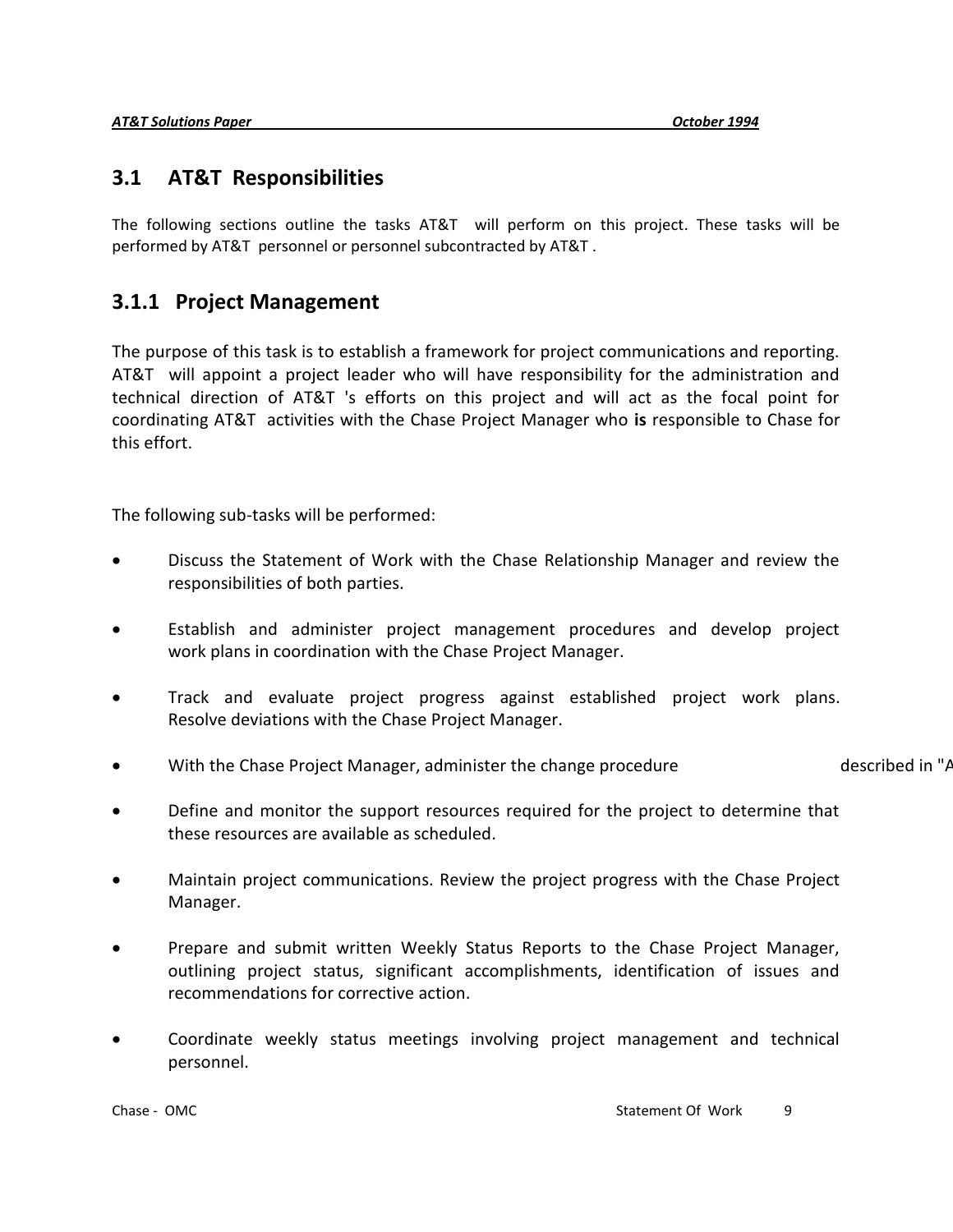### **TASKS**

#### **3.1.2 Research Initial Issues**

*Task Description:* The purpose of this task is to research any remaining design and/or technical information relating to the proposed archirectures. This task includes the following sub tasks:

This phase will accomplishes the wiring and transport medium aspect of the network.

- Burst mode For Print Servers
- PBURST.NLM memory requirements for file servers and NLM conflict
- VLM memory requirements and conflicts
- File Server Read/Write optimization SET commands
- Search Mapping optimizing
- BARNEY Serial Links
- BARNEY Back-End server CPU upgrade
- Synoptics NMM version audit

*Completion Criteria:* This task is considered complete when all the items listed above have proper information regarding operation, requirements and installation.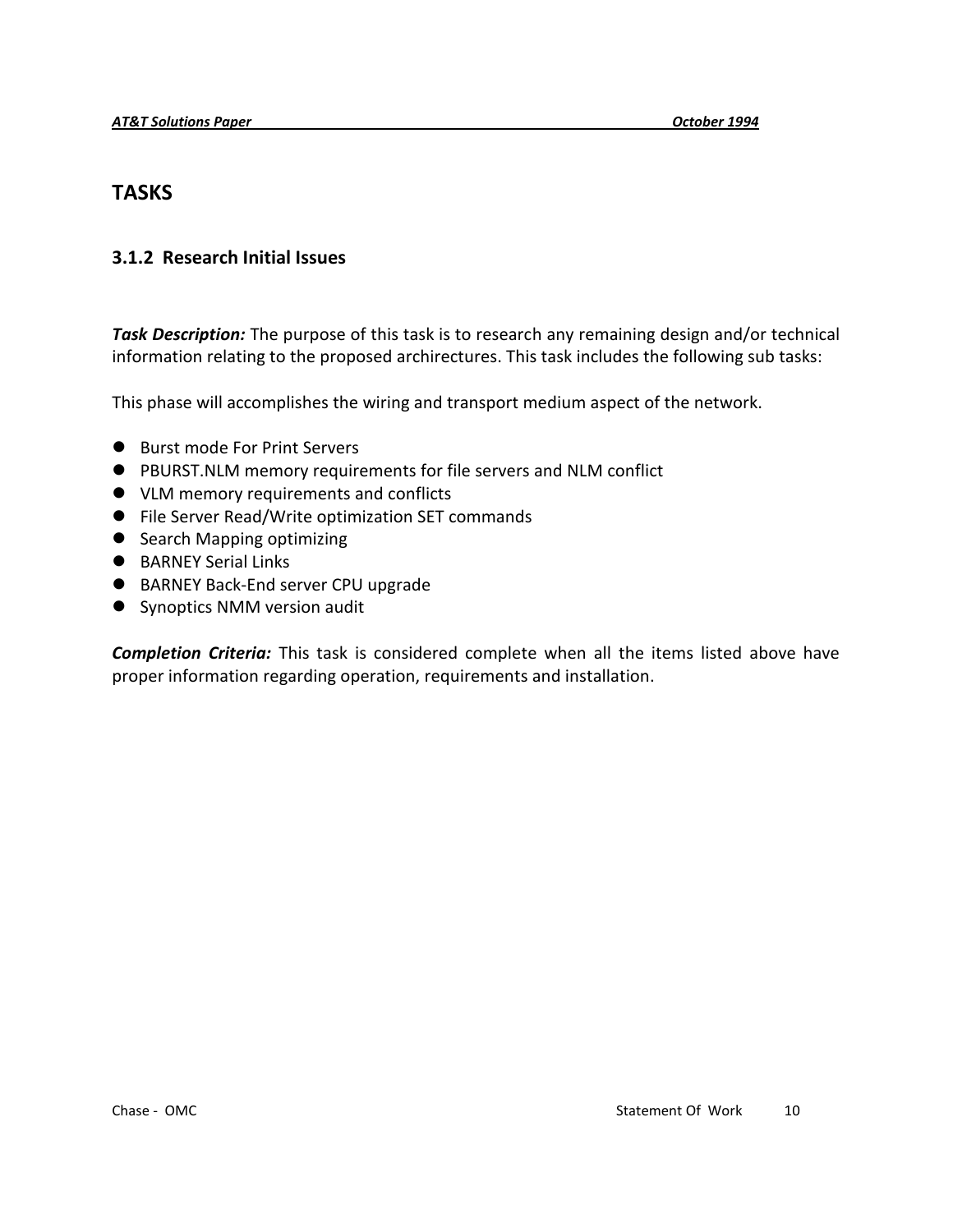#### **3.1.3 Install Server memory**

*Task Description:* The purpose of this task is to add additional memory to CHMC3\_OMC and SAA 3. This task includes the following sub tasks:

Based on prior definitions this task can be performed prior to other tasks. This task consists of the following sub tasks for the Production File Server and the backup File Server:

Note: A full backup must be performed before work is to commence and a schedule for evening downtime should be completed.

Check for available slots for memory installation. Install memory Test (bring up server twice)

- Perform preliminary system check.
- Down File server.
- Install memory.
- Second restart and down.
- Run Configuration utilities to check all items are installed and test.
- Restart server and monitor status.
- Check Monitor "Resources" statistic screen for addition of memory and higher
- CACHE buffer percentage.
- Restart file Server
- Perform File Server test. This consists of the following:
	- Turn machine ON.
	- Observe POST and BOOT procedure.
	- Look for start-up errors.
	- LOGIN into the system.
	- Select any application and test.
	- Select a printer and test.
	- Check existing bindery and printing structure.
	- Check existing directory and file structure.
	- Send a message to another user.
	- Test utilities.
	- Log out of system.

*Completion Criteria:* This task is considered complete when the memory is installed, the server is running and statistics reflect the changes.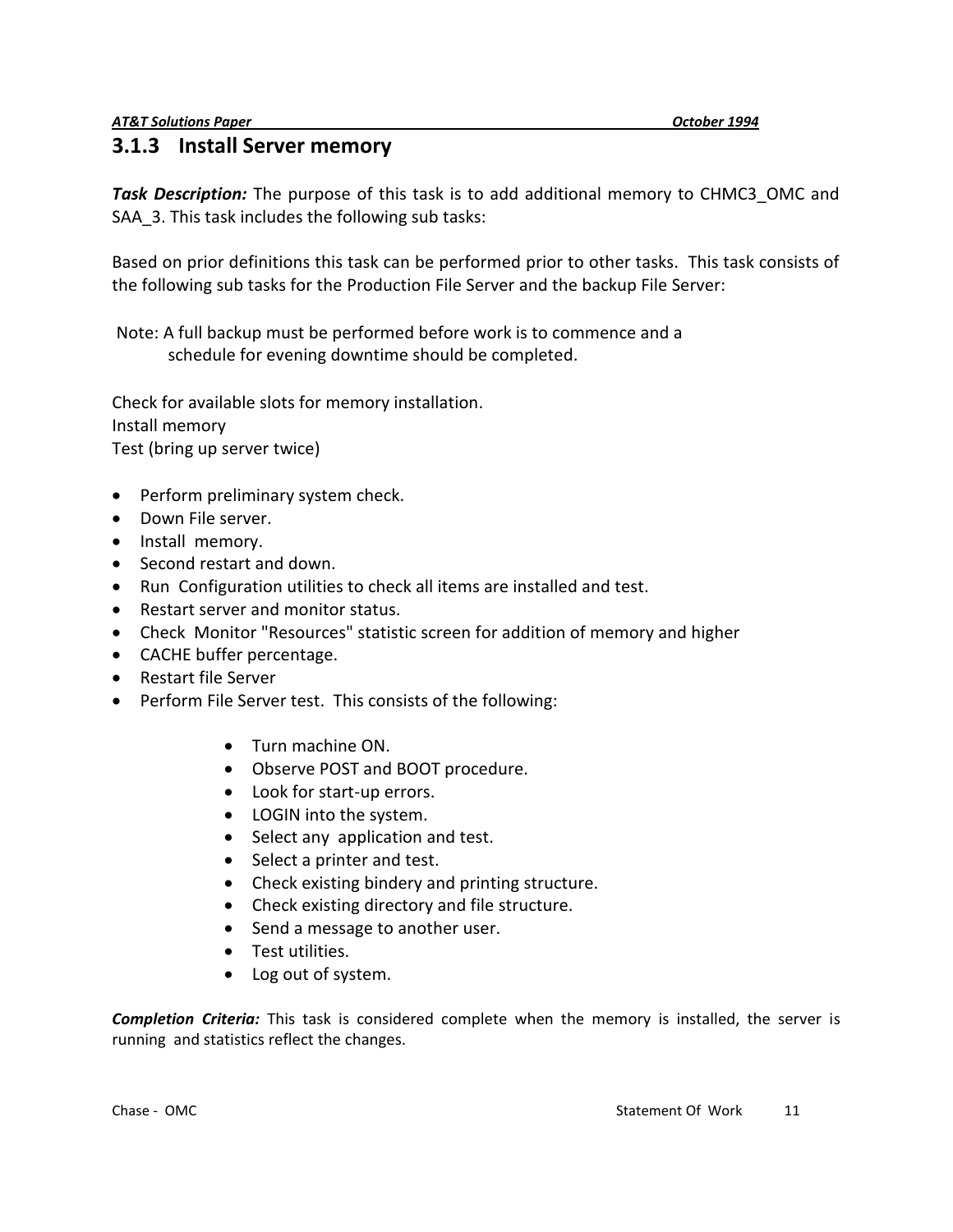### **3.1.4 Burst Mode (Pilot)**

*Task Description:* This task consists of installing the PBURST on a server and selected clients to monitor operations and impact.

Based on prior definitions this task can be performed prior to other tasks. This task consists of the following sub tasks:

#### **Note: this task is dependent and based on the information obtained about the Burst mode NLM and VLMs in the Initial Research section(3.1.2).**

Install PBURST on a selected server

NOTE: Network Services must select the proper file server based on the following criteria:

- LEAST IMPACT to users
- Resources available for NLM installation
- Easy to monitor
- Install PBURST NLM for proper segment interface
- **•** Install VLMs on selected workstations
- Perform TRACE of custom application load and function (use the same traces outlined in the OMC LAN Analysis Report)
- Tune, INTER PACKET GAP, window, size or timing parameters
- Compare and document results
- Note any issues and research
- Document all final findings for roll out plan

*Completion Criteria:* This task is considered complete when statistics and traces have been obtained from the pilot to properly gauge the level of beneficial impact that burst mode protocols provide.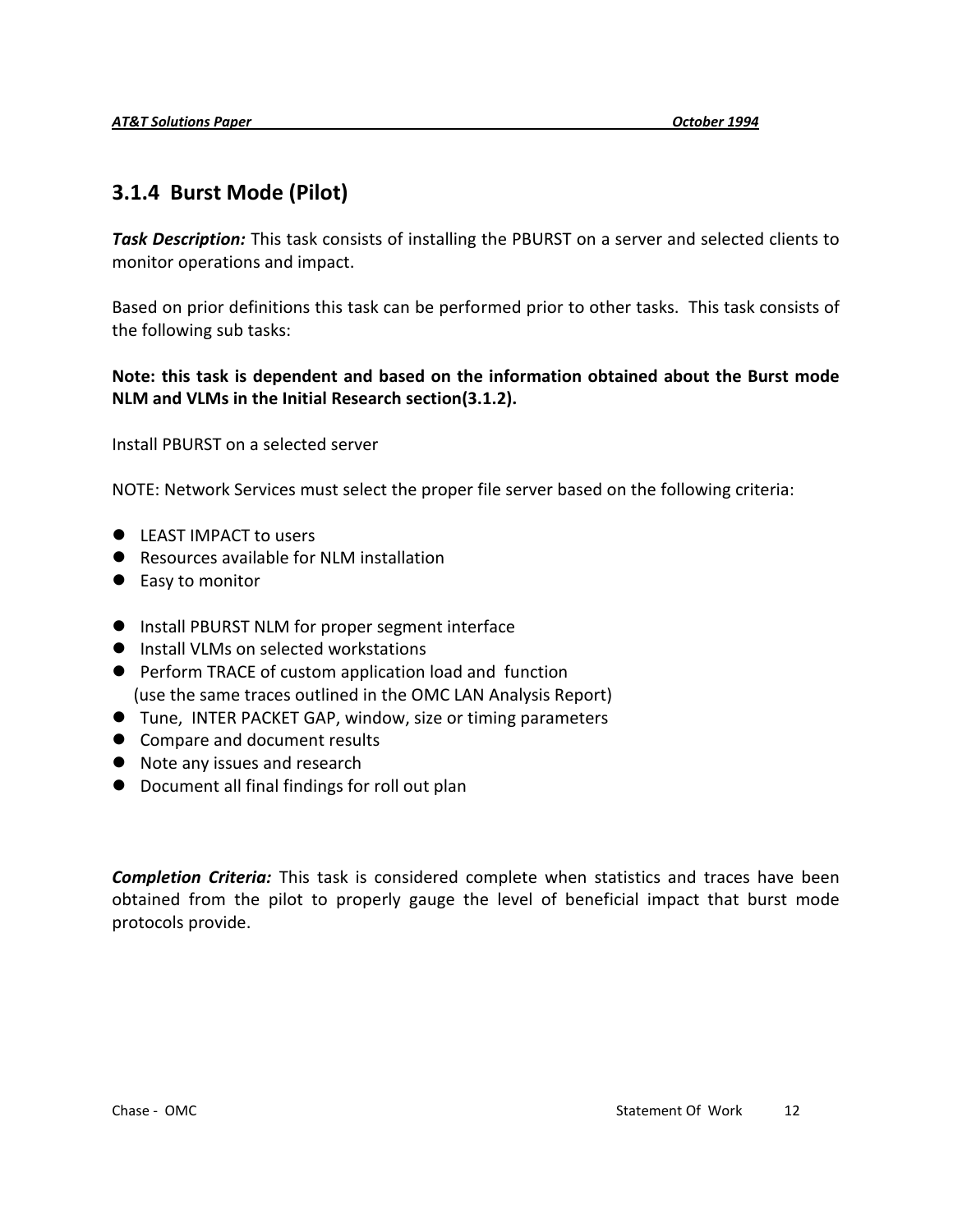#### **3.1.5 VLM Implementation Plan**

*Task Description:* This task consists of what is required to create a plan or set of tasks to be included into an overall plan(or SOW) or a separate plan itself for implementation.

- List of File Servers to be changed
- Requirements for installation
- (does additional memory need to be installed so servers continue to operate at optimum cache performance and the PBURST.NLM does not impact current memory optimization.)
- When installation is to be performed(evening or weekend)
- Workstation VLM distribution method
- **•** Impact/impedance factors definition
- Amount of resources required
- **Test criteria**

*Completion Criteria:* This task is considered complete when a plan or set of defined explicit tasks have been approved and implementation dates are scheduled.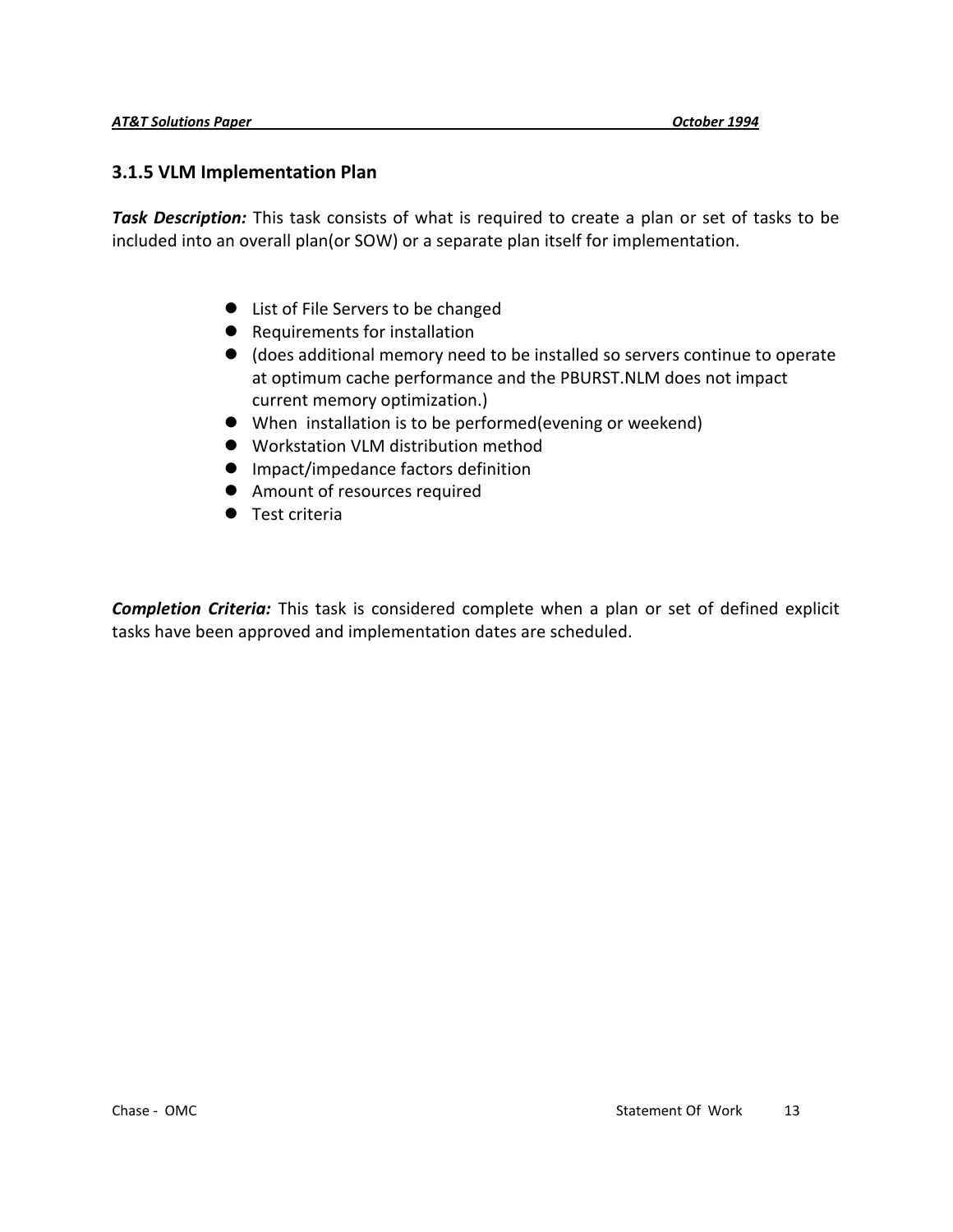#### **3.1.6 OMC Network Architecture Research Items**

*Task Description:* This task consists of performing research on any remaining operating and technical aspects of the proposed architectures outlined in the OMC LAN Analysis Report. Task.

Items requiring research outstanding:

- $\rightarrow$  NSI Balance and Redundancy for memory overhead to servers
- $\rightarrow$  NSI Balance, Redundancy and Rout-Off FDDI implementation
- $\rightarrow$  SAP delays optimization for Print Server
- $\rightarrow$  FDDI termination point from LOS 8 to OMC.
- $\rightarrow$  (Connectors and FiberMUX, do the FSI servers link into the fiber panel directly or to the FDDI concentrator if used? )
- $\rightarrow$  Copper Data Distributed Interface(CDDI)
- $\rightarrow$  Token-Ring over FDDI for initial construction
- $\rightarrow$  Existing unused, current AGS+ Router configuration
- $\rightarrow$  AMRES asset use determination
- $\rightarrow$  Revisit AGS+ Autonomous Vs Fastswitch modes
- $\rightarrow$  FDDI card used for File Servers
- $\rightarrow$  FDDI SNAP/RAW FDDI
- $\rightarrow$  Router LIPX and Packet Per Second rates compared to findings form the OMC LAN Analysis Report
- $\rightarrow$  Physical link components: cables, connectors, racks
- $\rightarrow$  Addressing
- $\rightarrow$  Filter definition
- $\rightarrow$  Access list definition
- $\rightarrow$  SNMP, management specifics
- $\rightarrow$  Pricing for hardware, software and resources

*Completion Criteria:* **This task is considered complete when sufficient information regarding the above research items is ready to be include/used for an OMC SOW, implementation plan and CHASE compliance.**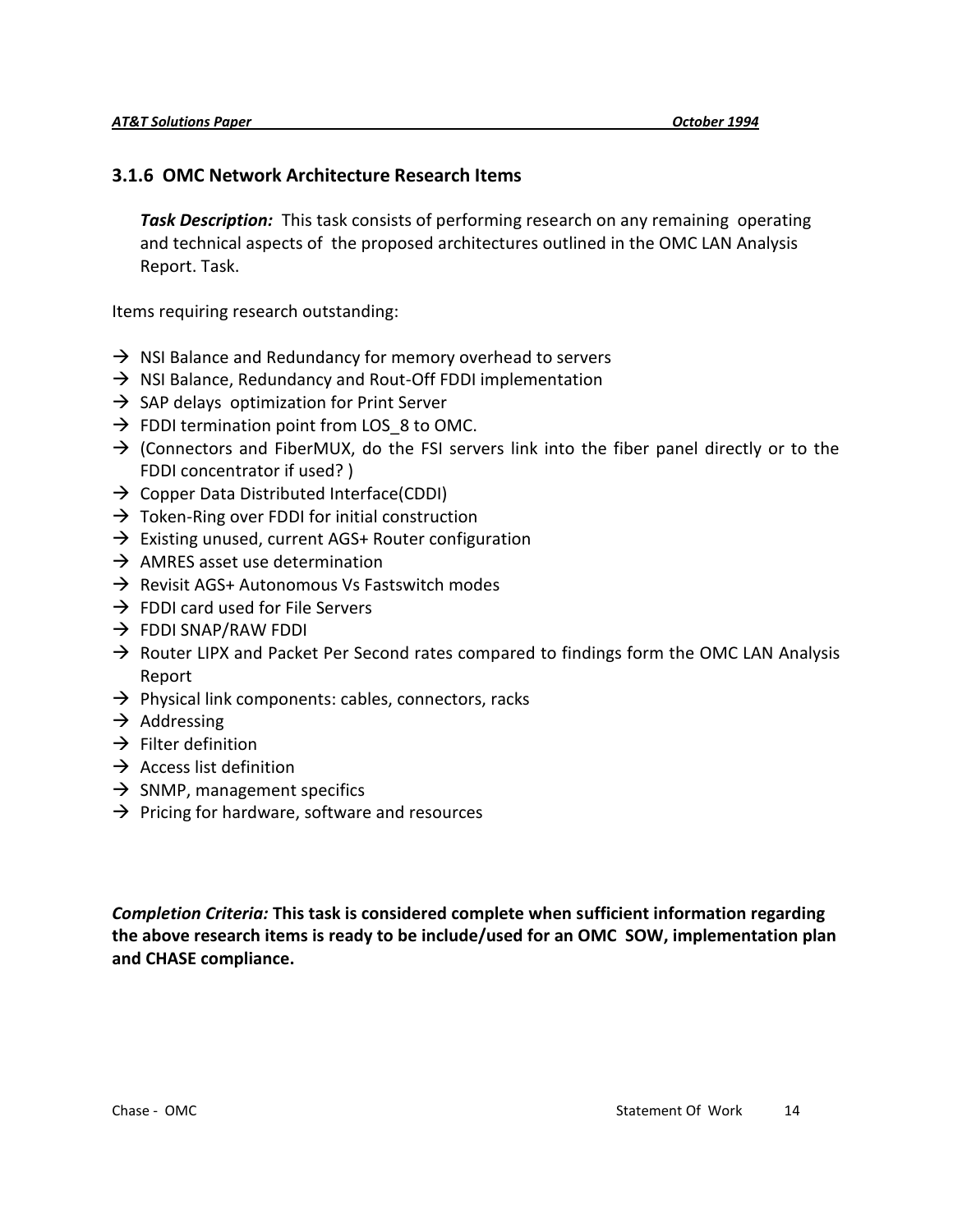#### **3.1.7 OMC Final Decisions tasks**

**Task Description:** Once the remaining research items (previous task 3.1.6) is completed and a design has been selected based on all information presented to Chase to this point AT&T and Chase must comply on the design and pricing.

After such compliance, AT&T will create a detailed SOW just for OMC outlining the following project information:

- **Tasks**
- Pricing
- **Resources**
- **•** Dependencies
- **•** Project critical path
- **Test criteria**
- **•** Project breadth
- **•** Documentation
- Rollback plan

An Impact analysis will be performed during this period.

Once submitted a final review process is initiated to ensure the following is sound:

- Pricing
- Resource allocation
- Low impact on business units
- Equipment delivery dates
- Rollback effectiveness
- Starting dates
- **•** Dependencies

This SOW can be used by Tampa resources to manage and implement the project locally with minimally

*Completion Criteria:* This task is considered complete when Chase and AT&T have ratified on the SOW and implementation dates have been set.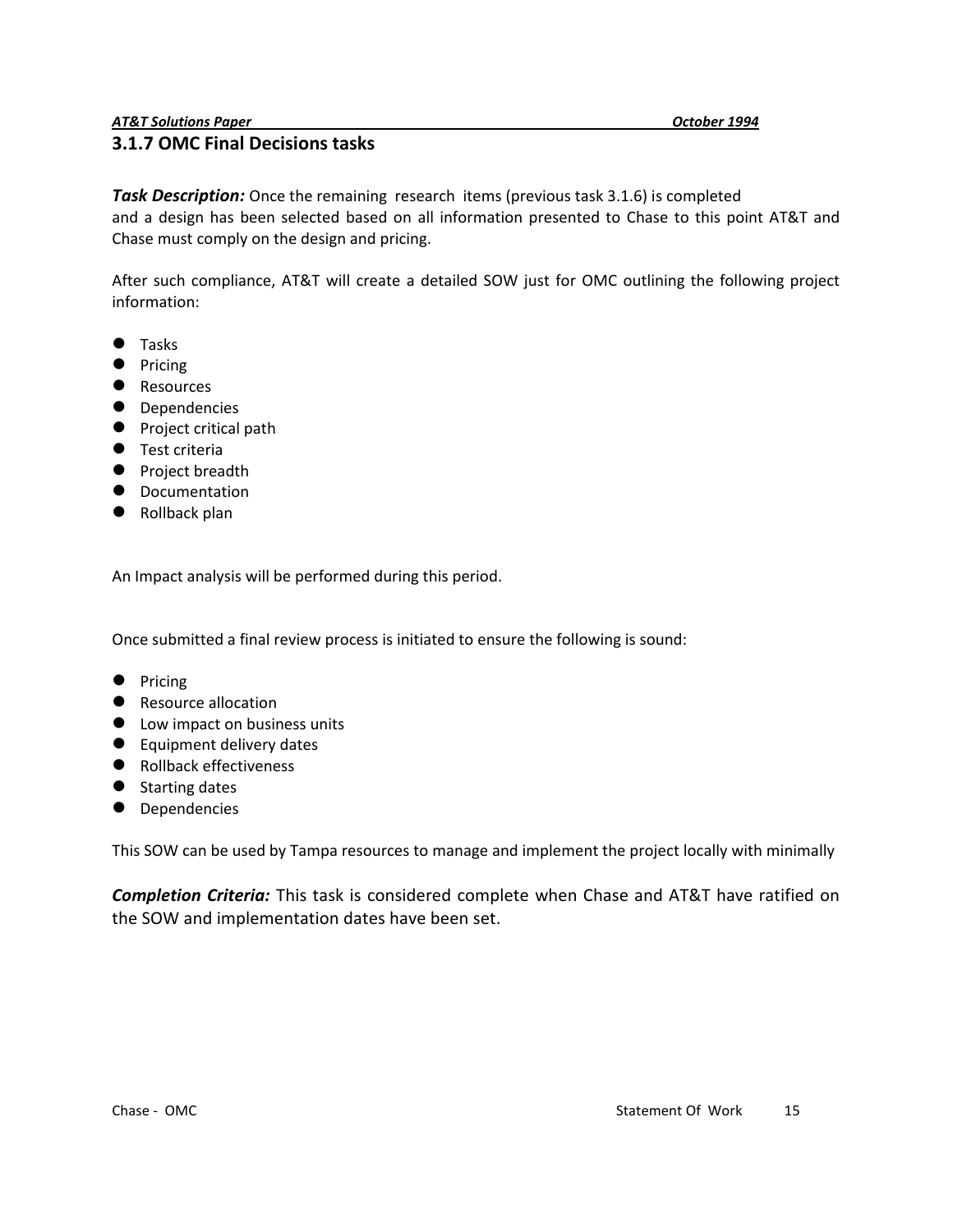#### *AT&T Solutions Paper October 1994* **3.1.8 FSI and FSII**

*Task Description:* The purpose of this task is to outline the approach used to resolve FSI and FSII issues as well as completing the list of infrastructure related projects slated for TAMPA.

A CASE methodology was applied to the analysis of OMC. The methodology ensures that each stage is executed with scrutiny, and the amount and detail of information is sound.

It is beyond the scope of this document to explain all the function and purpose of this methodology. However an AT&T Sr. Systems Consultant can be available to explain such a methodology.

The same approach used at OMC will be applied to FSI and FSI and ultimately the Campus. This ensures consistency relating to findings and design considerations.

The following tasks(phases) must be performed at each building

#### **Survey Phase**

A survey of the business and technical principals to obtain the following;

- Business considerations and goals
- Technical considerations and goals
- Current infrastructure attributes
- Applications used and critical functions
- Critical technical components
- **•** Critical business functions
- Relationships(business, technical across buildings)

A detailed updated map of the existing network will be created.

All surveys will be documented and referenced in future phases.

#### **Deliverable:** Outlined notes and consideration from business and technical principals Map of existing infrastructure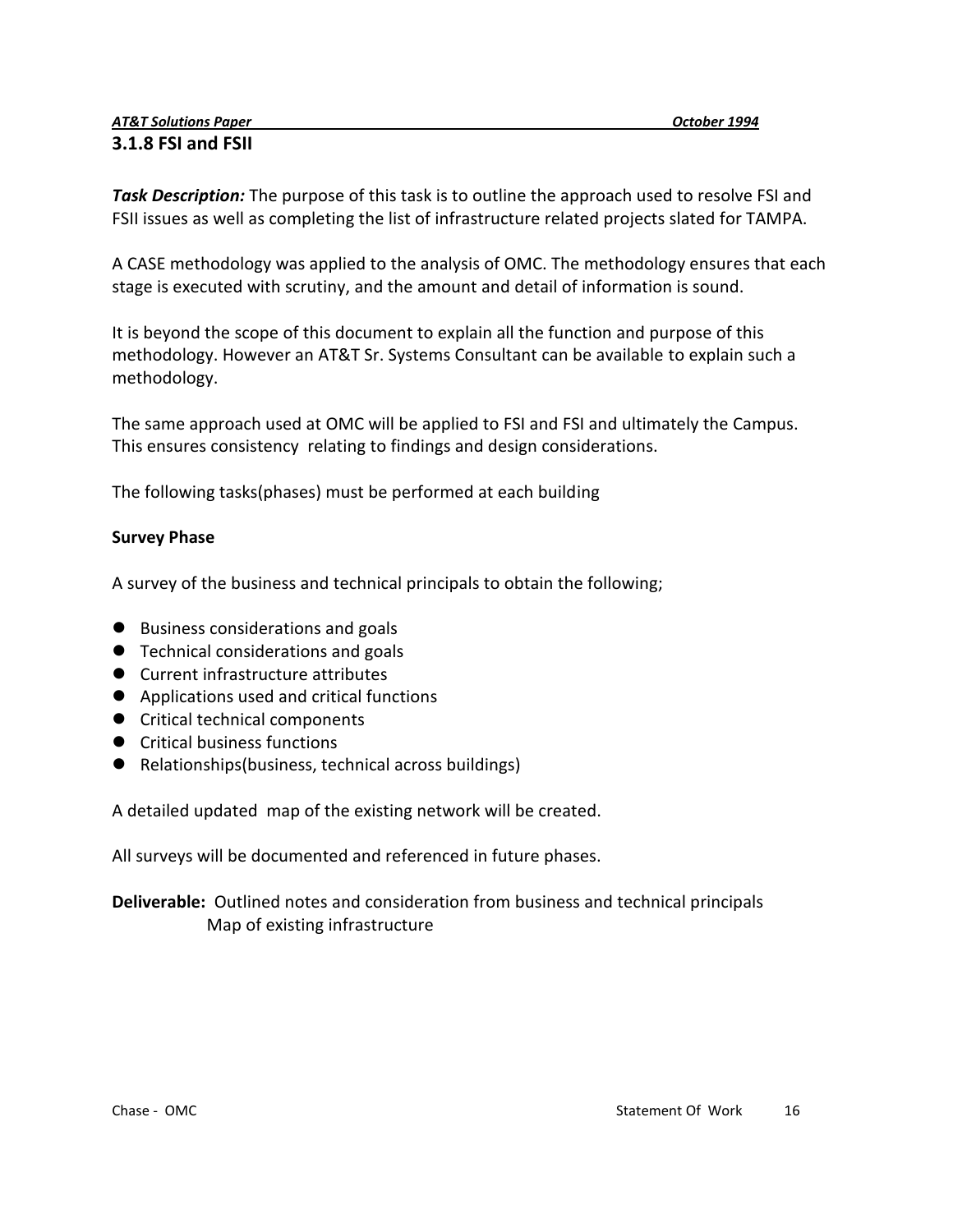#### **Analysis Phase**

Once completed an analysis will be performed in each building on the following or defined components

| <b>Protocols</b>          | <b>File Servers</b>       |
|---------------------------|---------------------------|
| <b>Packets</b>            | <b>HUBs</b>               |
| <b>Routers</b>            | <b>Bandwidth capacity</b> |
| <b>Application traces</b> | <b>Throughput</b>         |
| <b>Bridges</b>            | <b>Traffic flows</b>      |
| <b>Broadcast traffic</b>  | <b>Traffic breakdown</b>  |
| <b>General findings</b>   | <b>Wiring</b>             |

The results of such will be integrated into a LAN Analysis Report(See the OMC report for examples)

A relationship outline will be created to show what traffic and functional infrastructure components are shared or impacted across all buildings.

The information will be analyzed and compared with information from the surveys. The analysis will also provide a current operating state of the infrastructure.

Once completed and all information has been recorded the Design process will start.

**Deliverable:** LAN Analysis Report, halfway built, outlining the current findings and statistics as well as general information and recommendations.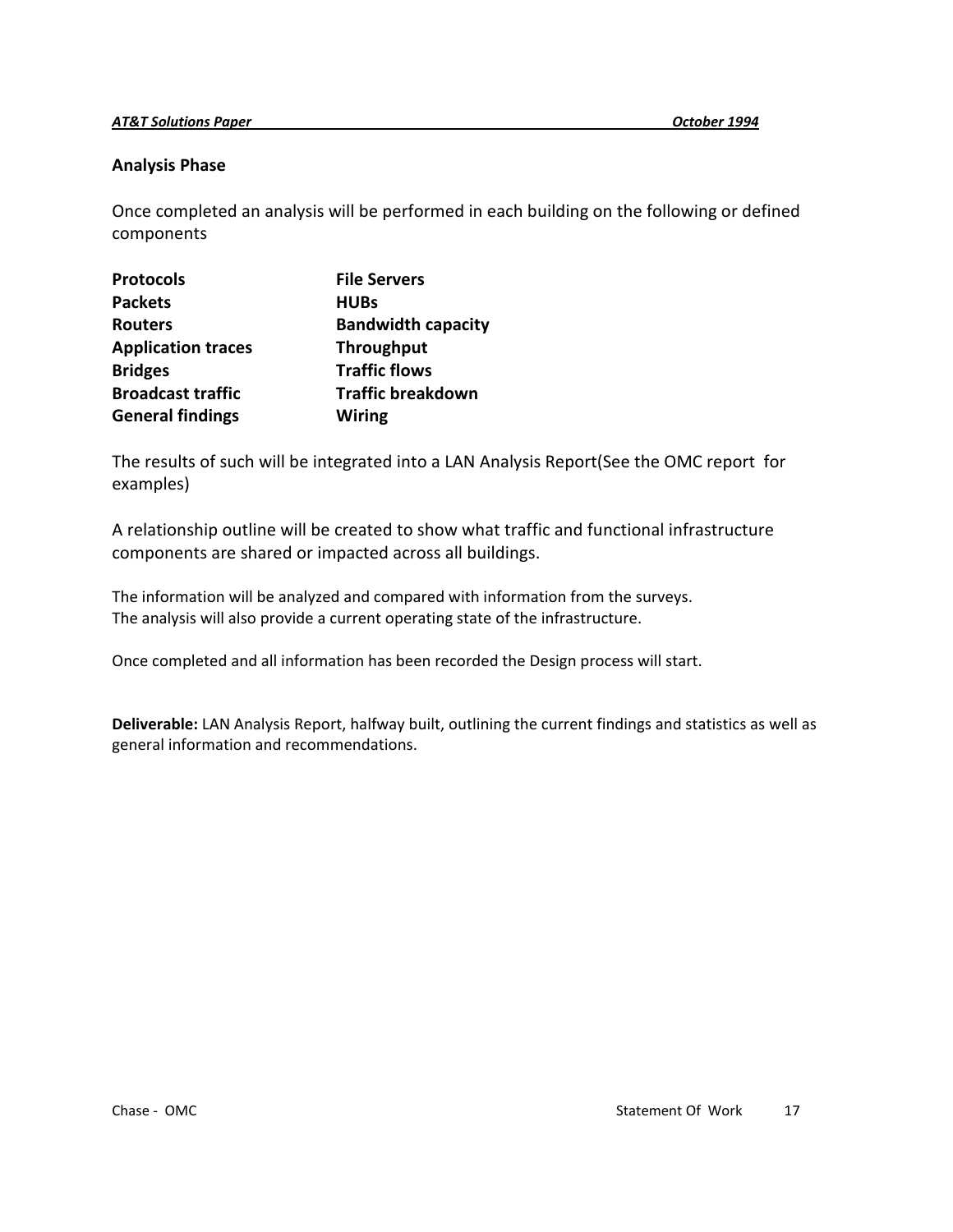#### **Design Phase:**

This phase will accomplish the following

- Review analysis deliverable
- **•** Review surveys
- Compare and map business and technical design considerations and goals
- Hold preliminary design meeting with CHASE, AT&T and Vendor personnel
- Create a set of core design considerations
- Design network infrastructure to meet all considerations or incrementally meet some considerations.
- Define final research items and issues
- Create LAN Analysis Document outlining all findings and recommended designs

#### **Deliverable:** LAN Analysis Report

#### **Build Phase**

This phase is the final compliance check point of all information as well as a decision point to proceed with all or parts of the project elements.

A review of the related components/traffic/business units across all buildings will commence to outline the tasks or issues that may impede the build process(implementation).

The task previously outlined in section 3.1.6 and 3.1.7 will be applied in this phase Once a plan is ratified the build process will commence.

**Deliverable:** Final complied SOW, project GNATT chart, and Open Items List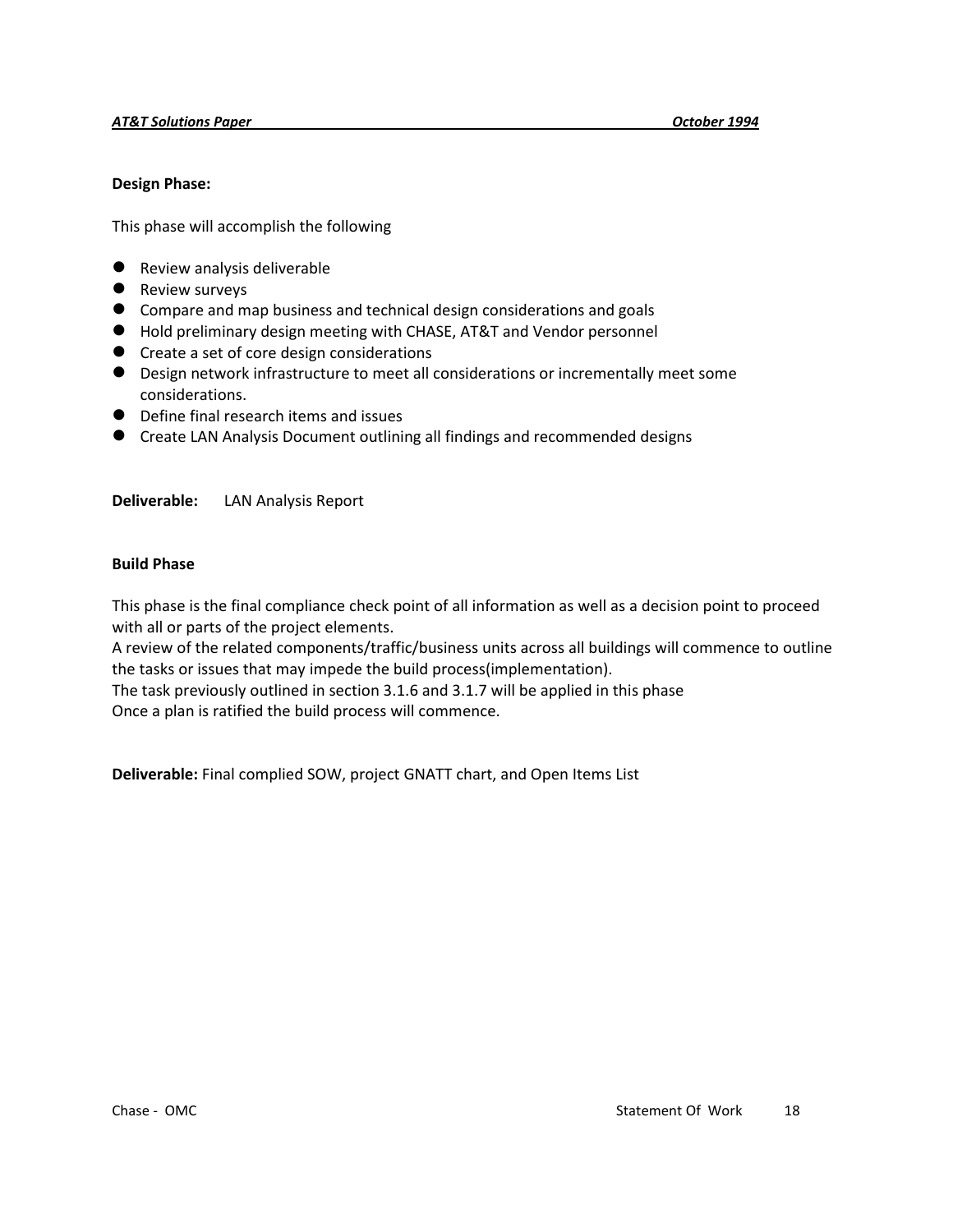Below are some example tasks and how they would appear in the detailed SOW.

# *EXAMPLES*

#### **5.1.2 NSI Balance Installation**

*Task Description:* The purpose of this task is to install BALANCE and Redundancy NLM on the Production and Medicaid file Servers and test.

#### **Pre-Move Task**

- Install Balance and Redundancy NLM on Medicaid file Server.
- Configure for appropriate NIC ports.
- Bind NIC ports to Router
- Test for balancing with two workstations on different segments and monitor Switch statistics and Novell statistics.
- Use protocol analyzer to generate traffic to server port and monitor.
- Pull primary cable out of server port and monitor recovery activity.
- Log all errors and correct.
- Monitor application response & recovery characteristics.

#### **Move Tasks**

Apply above tasks to Production file server after all other task phases are complete.

#### **Note: The NSI NLMs can be installed (but not bound) on the Production file Serve before it is moved.**

 *Completion Criteria:* This task is considered complete when all NSI software is installed, tested and operation attributes are validated.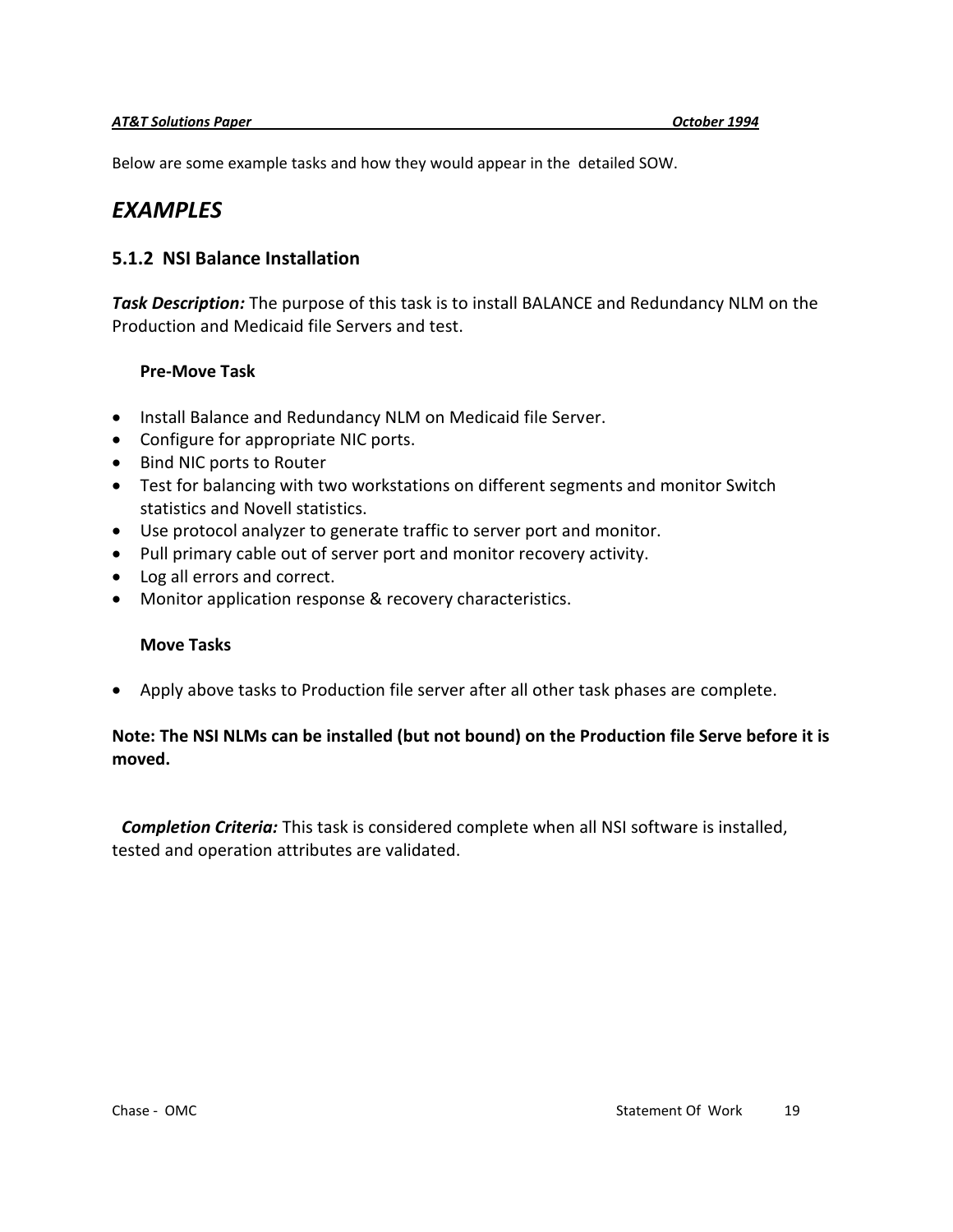#### **5.1.10 Final Sweep Test**

# *EXAMPLE*

*Task Description:* The purpose of this task is to validate that all hardware and software has been installed correctly, and to test system threshold levels.

Test all workstations for the following:

- Log into Production File Server(s)
- Retrieve applications (Production and Medicaid) and data files.
- Send a print Jobs to all printers.
- Logout
- Use protocol analyzer to generate traffic to determine system threshold levels during various functions.
- Monitor statistics on Switching HUB and apply any tuning parameters.
- Report and document findings.

 *Completion Criteria:* This task is considered complete when all hardware and software is validated and system threshold levels are documented.

The tasks can be carried by an engineer easily since all information to this point is sound and documented.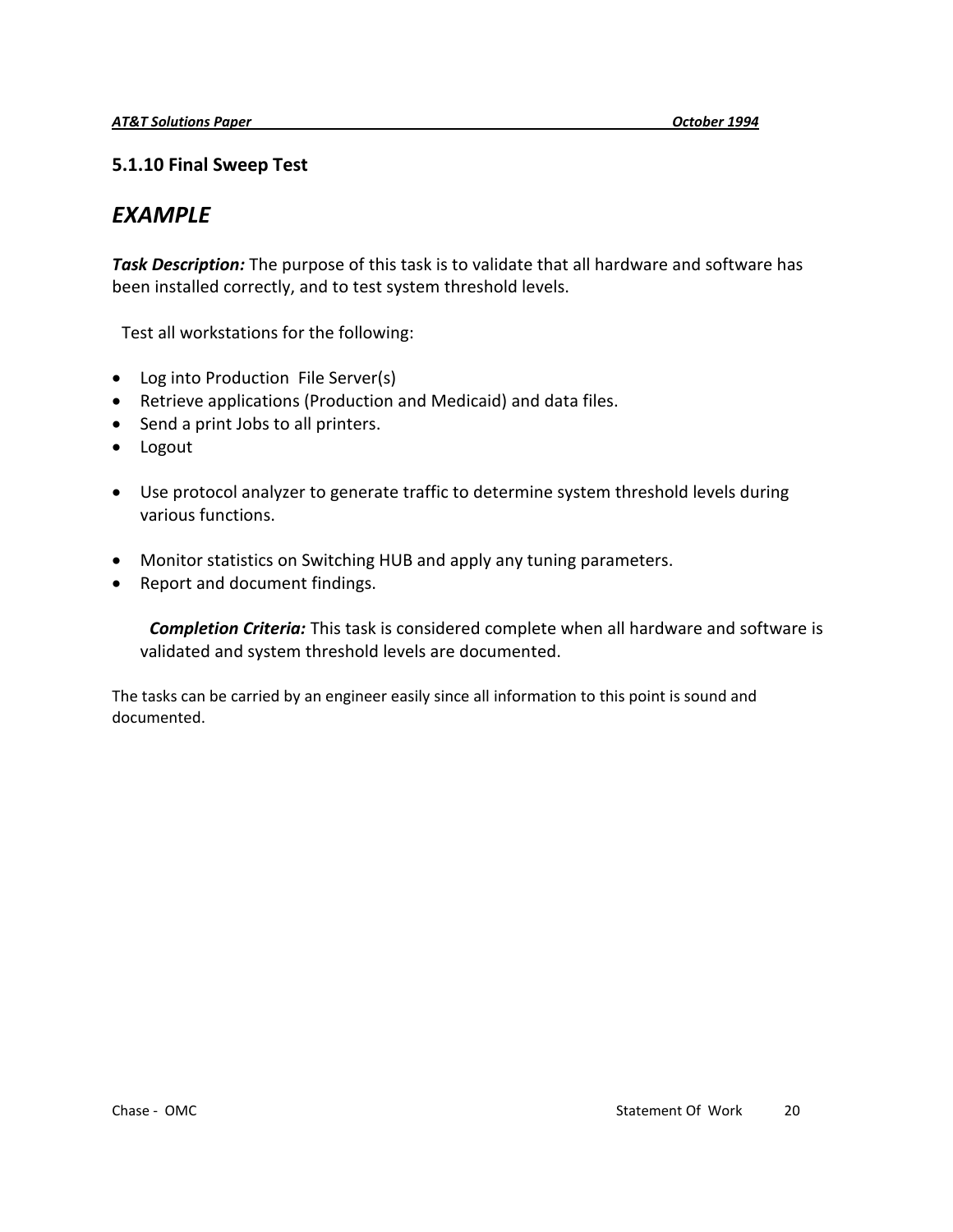### **3.1.9 System Documentation.**

*Task Description:* The purpose of this task is to document the new infrastructure.

AT&T will document all work. The documentation process is a perpetual process carried out during all phases of the model thus resulting in a LAN Analysis Report with the BEFORE State of the Network, The detailed plans that turn into documentation about the resulting network.

All normal and critical elements will be documented during the build phase or after. some examples are:

- **•** File server configuration
- **•** Router configuration
- **•** Address map
- **•** Protocol breakdown
- **•** Application Servers
- HUB and critical components port documentation
- **•** Port LINK relationships

*Completion Criteria:* This task is considered complete when a document outlining all configuration attributes/details about each component is compiled in a binder and submitted to Chase.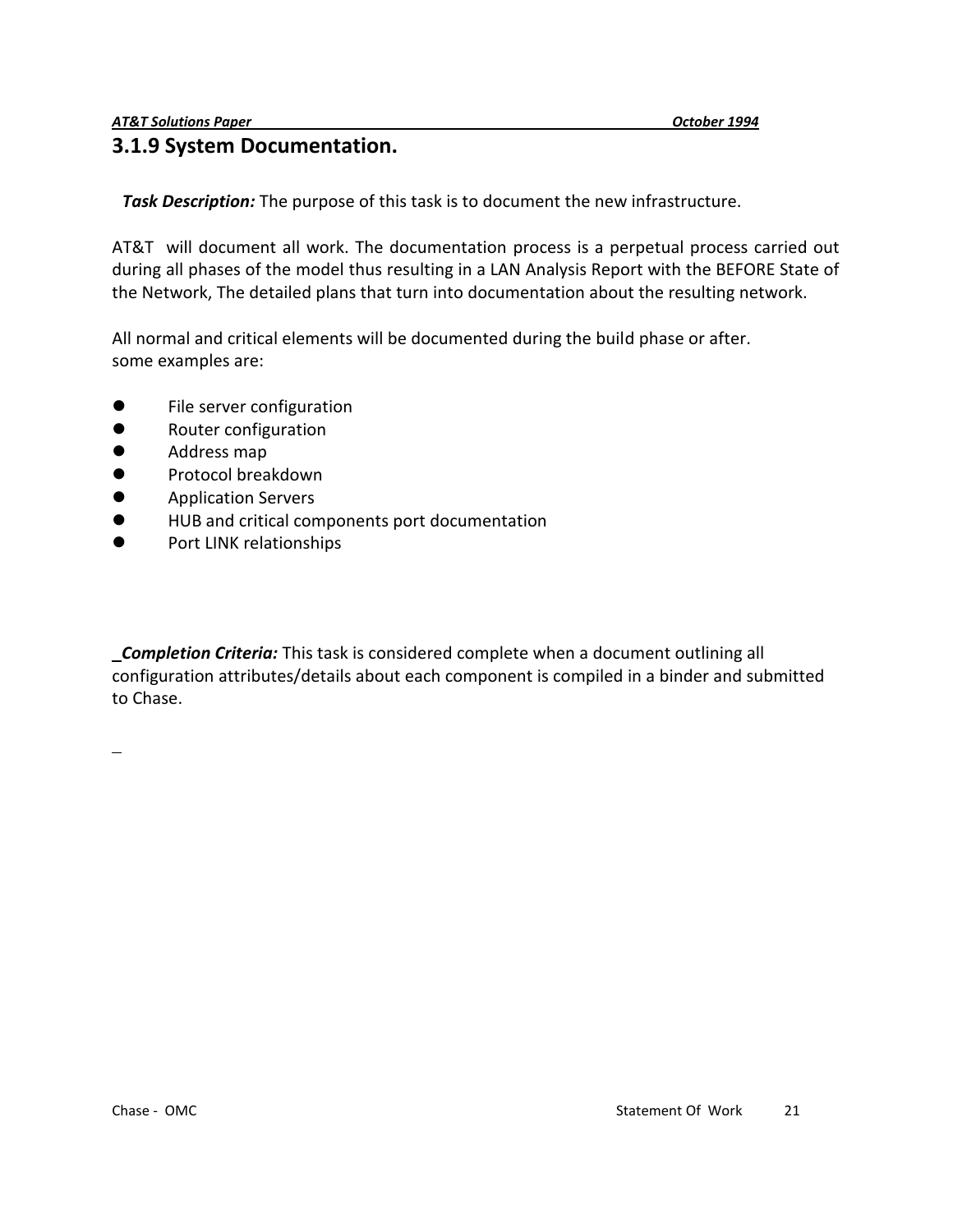*AT&T Solutions Paper October 1994*

#### *3.1.10 END Result*

The result of this approach and SOW is the following

- Separate optimized design for each building
- Resolution of all infrastructure related projects(they will be consumed by the model during the phases)
- Separate documents and reports on each building
- Separate plans for each building
- All information will be compiled and can be referenced efficiently
- Starting point to use information for TAMPA guidelines and procedures manual

#### **Campus Project**

Provide information on how to best design the CAMPUS infrastructure. This will be covered in each buildings Analysis and Design phase and a determination will be made, based on component relationships, if the campus design process is initiated during the FSI/II design phases. The model can be applied separately to the CAMPUS project as well.

The model used for OMC and TAMPA will also be applied to the T&N project as well and be quicker to perform. If FSI/II are already started, the information, if any, relating to T&N can be used thus saving discovery time involved.

#### **Resources**

It is recommended that an AT&T project leader manage the project and a Senior Network engineer initiate the model approach with TAMPA personnel working in parallel. By using the CASE outlined method, the local TAMPA resources can learn and perform the tasks by just checking off what was completed. The TAMPA resource can submit his deliverable to New York for review and conference calls can quickly be initiated instead of costly meetings that may require resources to visit TAMPA.

#### *NOTE: A determination has to be made whether or not the FSI and FSII buildings are approached at the same time or separately.*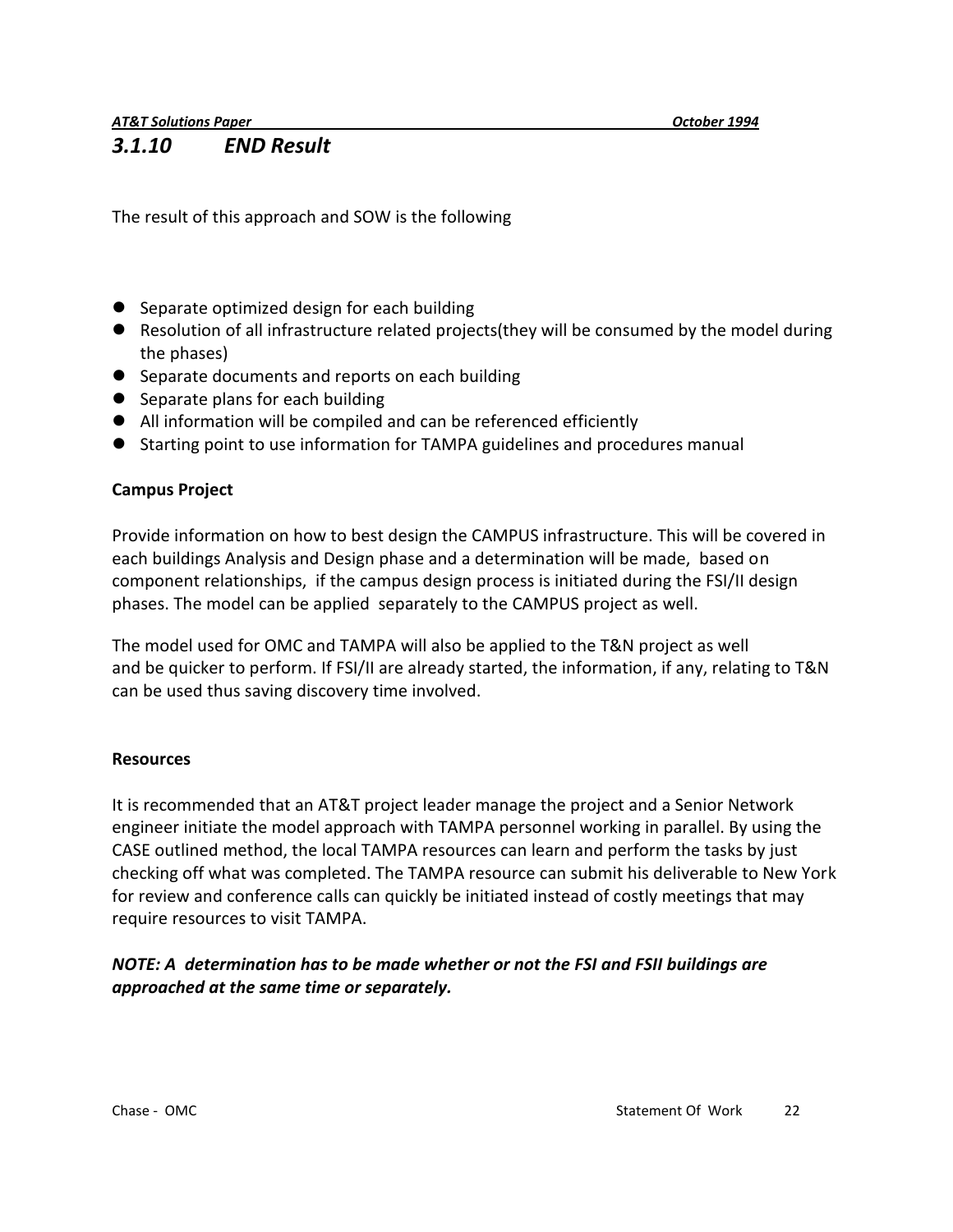### **3.2 Key Assumptions**

This Statement of Work and AT&T 's estimates to perform the Statement of Work are based on the following key assumptions as per the AT&T Project Plan:

- Chase Network Services will be involved in all project phases.
- A location for all new equipment provided by AT&T will be provided before deployment onto desktops and racks.
- Chase is responsible for all delivered equipment that resides in Chase TAMPA office facility.
- AT&T will provide services under this Statement of Work during normal business hours, 8:30 am to 5:30 PM Monday through Friday, except holidays.
- Upon request, Chase will provide access to all locations and resources on weekends and holidays.
- AT&T Is not responsible for late delivery of equipment which impedes the progress of the overall project.
- Work performed over a weekend will be billed with overtime rates applied.
- Chase performs all workstations moves and configurations.
- Chase will perform all workstation related testing.
- AT&T is not responsible for any changes originating from the building manager or construction company that impede the projects progress.
- Any impact resulting from deviations to these assumptions will be assessed using the procedure described in "Appendix B. Project Change Control Procedure" on page 38.
- AT&T, Chase and Vendors will provide input into each phase especially during the design.
- AT&T Tampa personnel is responsible for local vendor resource management
- AT&T Tampa personnel is responsible for infrastructure related components implementation.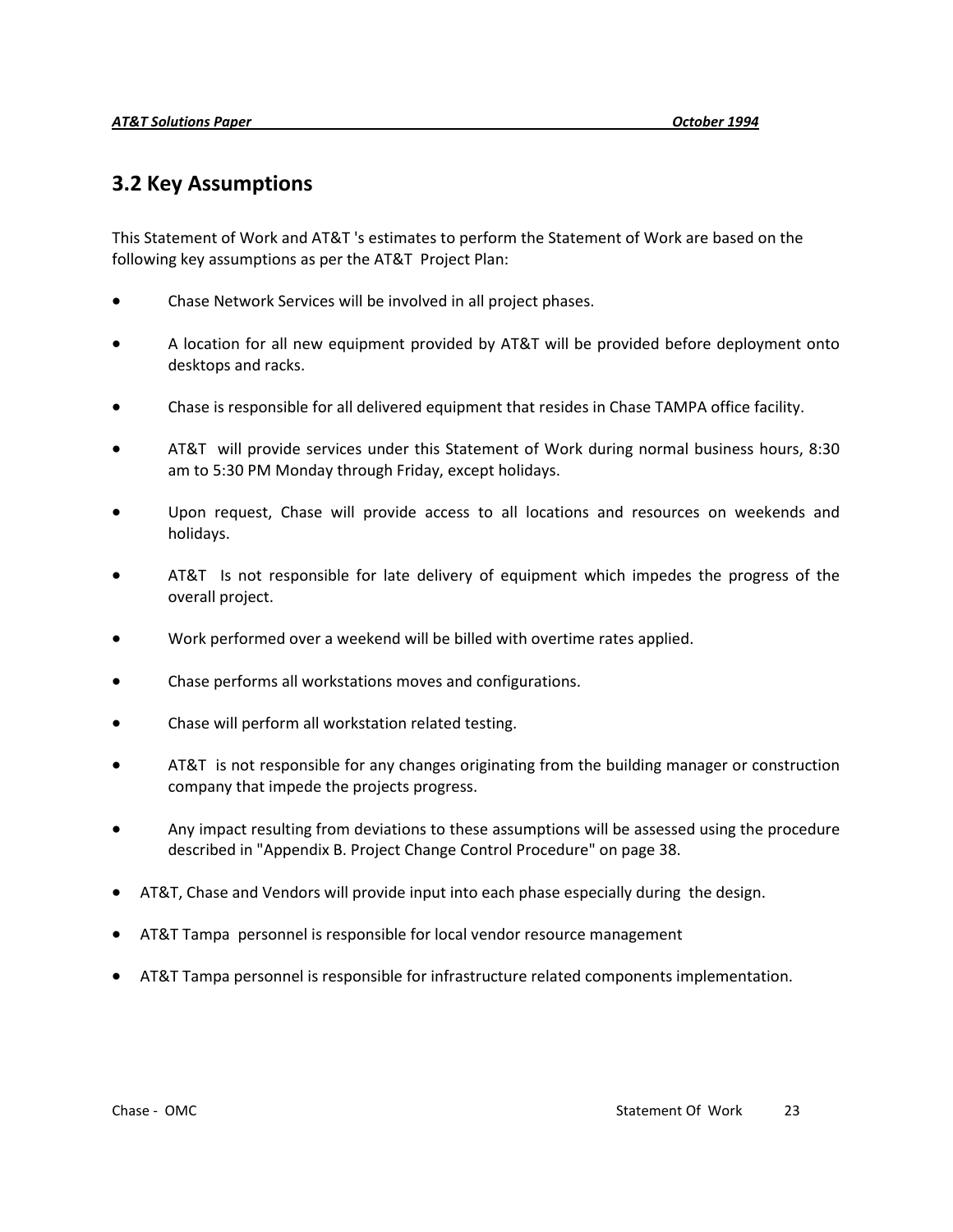### **3.3 Chase's Responsibilities**

The successful completion of the proposed effort depends on the commitment and participation of Chase management and personnel.

The responsibilities to be performed by Chase as disclosed in the following sections will be performed at no charge to AT&T . AT&T 's performance is predicated on Chase fulfilling these responsibilities as per the AT&T Project Plan. If any of these responsibilities are not fulfilled, the AT&T Project Manager will assess the impact and advise Chase of any changes to the schedule or price under "Appendix B. Project Change Control Procedure" on page 38.

### **3.3.1 Chase Project Manager**

Chase will designate, prior to the commencement of services a person called the Chase Project Manager **(This person could be the Relationship Manager).** Chase Project Manager will have the authority to act for Chase in all aspects of these services and will be the primary focal point for communications with the AT&T Project Manager. Chase Project Manager will:

- Provide changes to information, data, decisions, and approvals to AT&T personnel in writing within one day of change execution.
- Provide liaison between AT&T personnel and Chase personnel.
- Take direct action, as appropriate, to rectify deviations from plans, schedules, or procedures which are Chase responsibilities.
- Identify and schedule appropriate local personnel for project activities.
- Participate with the AT&T Project Manager in analyzing, approving, or rejecting changes in accordance with the Project Change Control Procedure.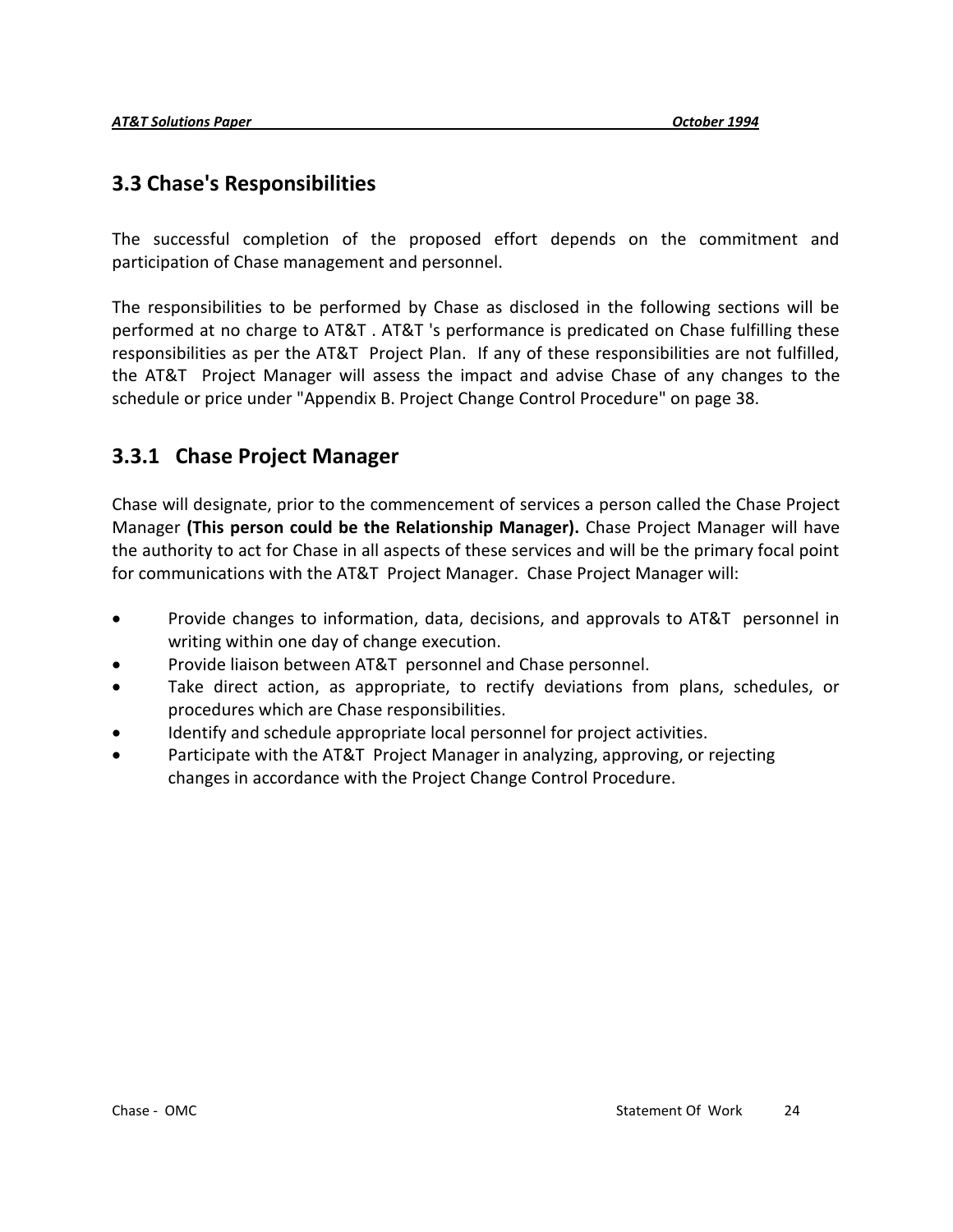### **3.3.2 Chase Administrative Responsibilities**

(AT&T Telecomm.)

Chase will provide the following:

A listing of all workstation locations and corresponding patch panel matrix. All needed phone numbers to internal resources for testing and configuration purposes. Access to all facilities Labeling and patching specifications. Any configuration related parameters that are required to install any of the proposed Hardware and Software in a non default state.

### **3.3.3 AT&T Hardware**

Chase is responsible for all equipment delivered to it's location after receiving such equipment by standard means.

### **3.3.4 Security**

Chase shall provide AT&T all needed building passes and permits.

Chase is responsible for the actual context of any data, selection and implementation of controls on its access and use, and security of the stored data.

### **3.3.5 Laws, Regulations and Statutes**

Chase is responsible for the identification and interpretation of any laws, regulations, and statutes that affect the Chase systems and programs. It is the responsibility of Chase to assure that the systems and programs meet the requirements of those laws.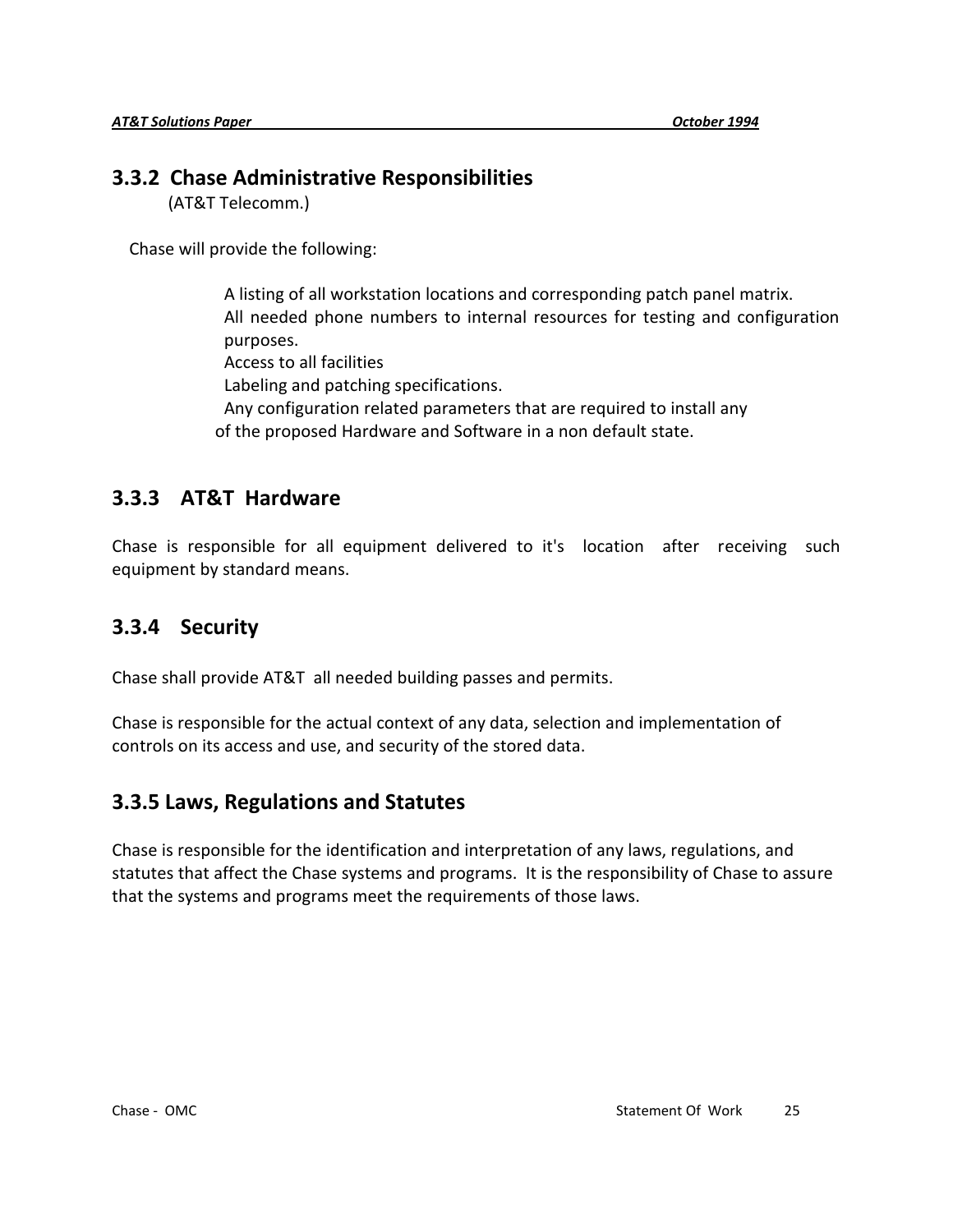### **3.3.6 Office Space and Other Facilities**

Provide suitable office space, office supplies, furniture, electrical, and network service at each of the following installation locations, Fountain Square One, Two and One Memorial Center, for AT&T personnel and any AT&T -provided equipment required.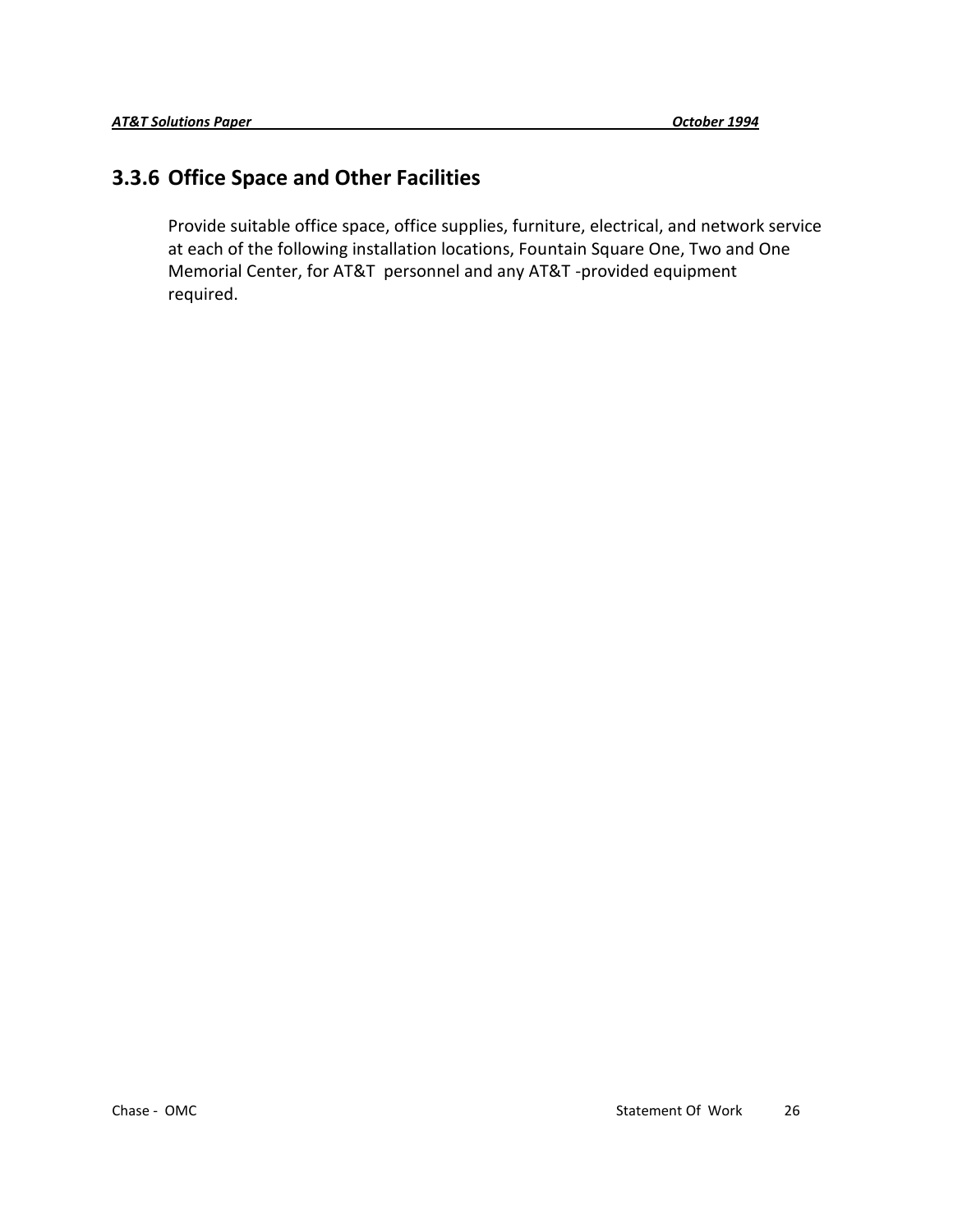# **3.3.7 Tools required**

Protocol Analyzer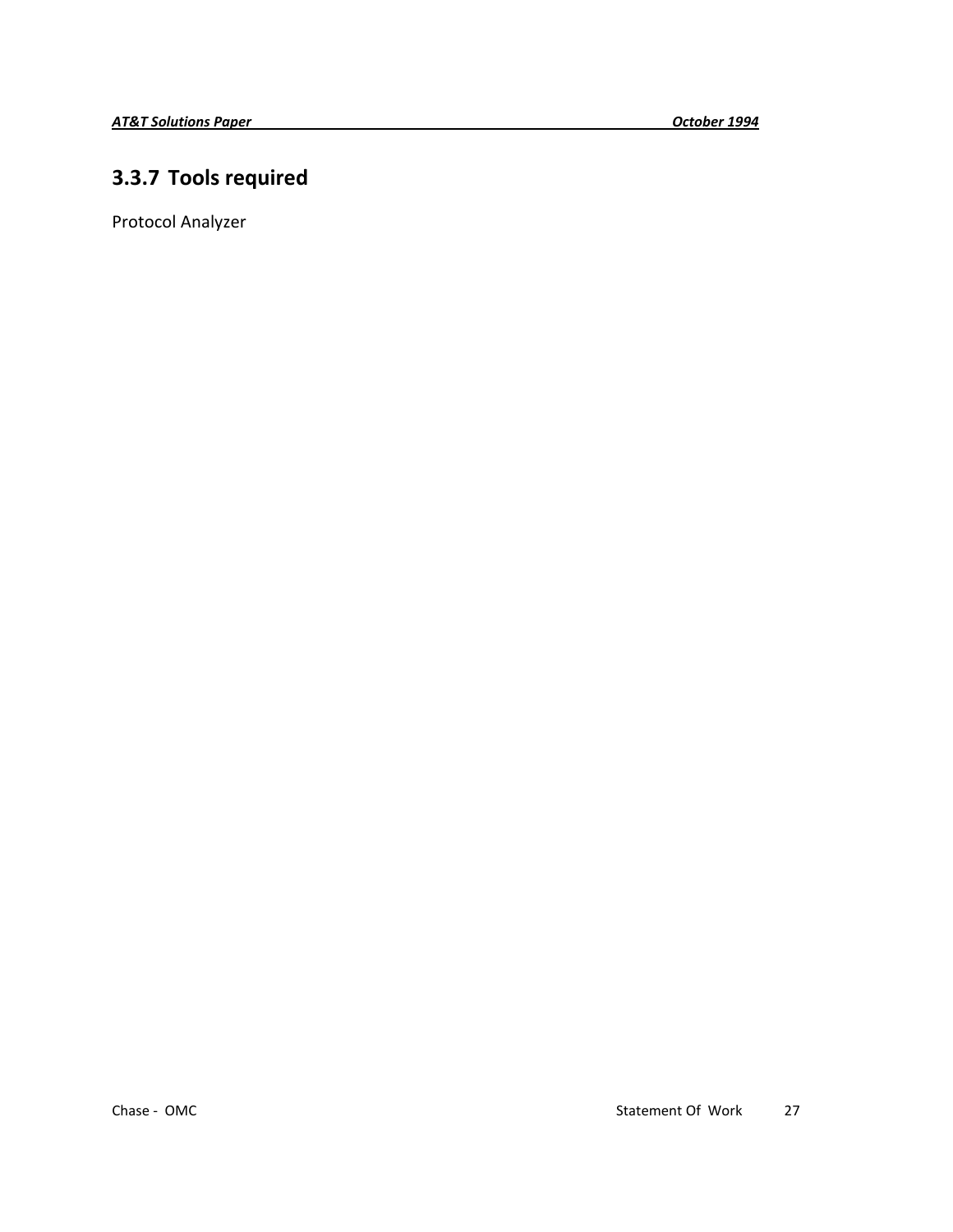# **3.4 Deliverable Materials**

### **3.4.1 Reports**

AT&T will deliver one copy of each of the following Deliverable Materials. Descriptions of these materials are contained in "Appendix A. Guidelines for Deliverable Materials" on page 37.

1. Weekly Status Reports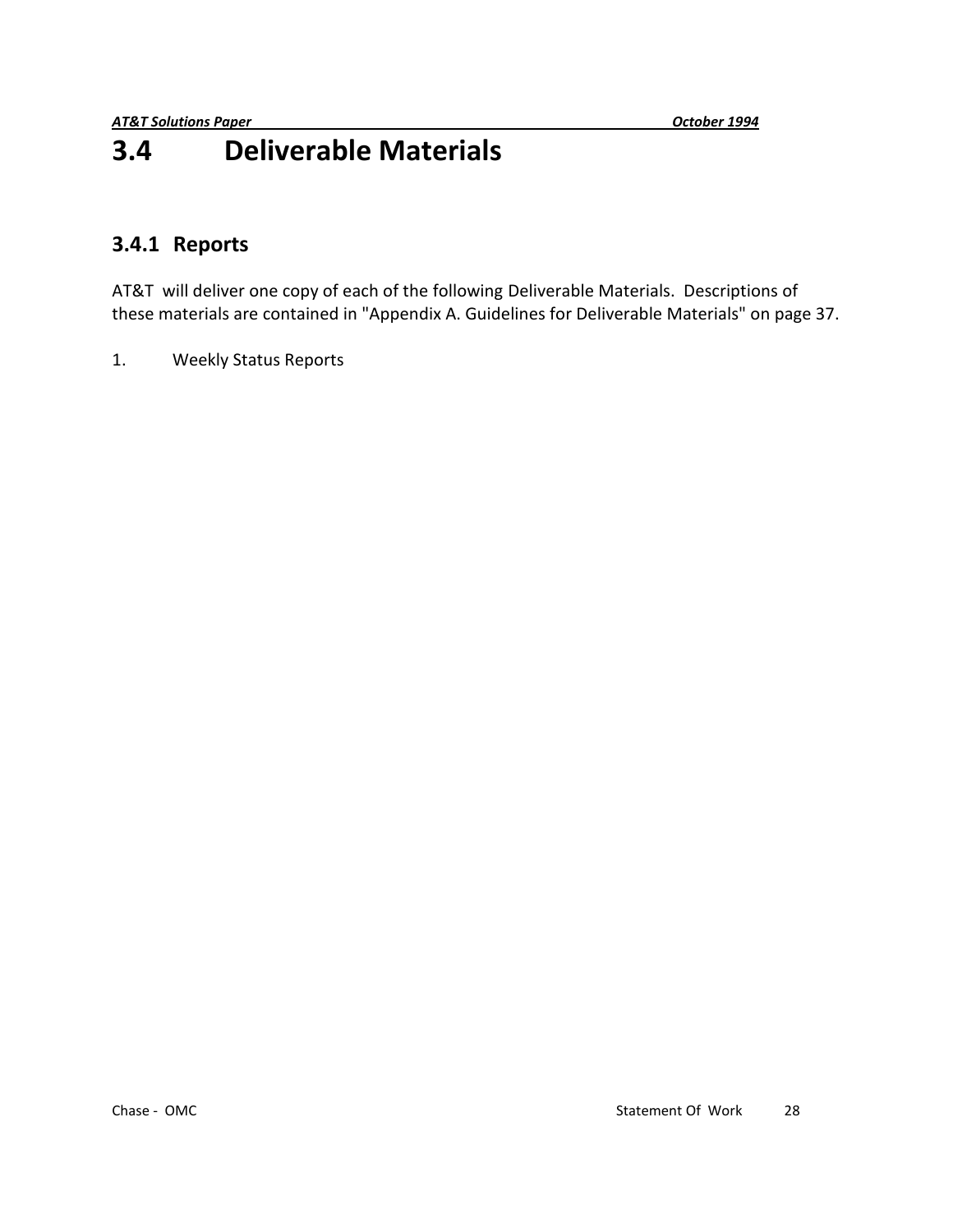# **3.5 Estimated Schedule**

This section describes the estimated schedule for the tasks defined in "AT&T Responsibilities" on page 10 in this Statement of Work.

*Please refer to the GNATT Chart*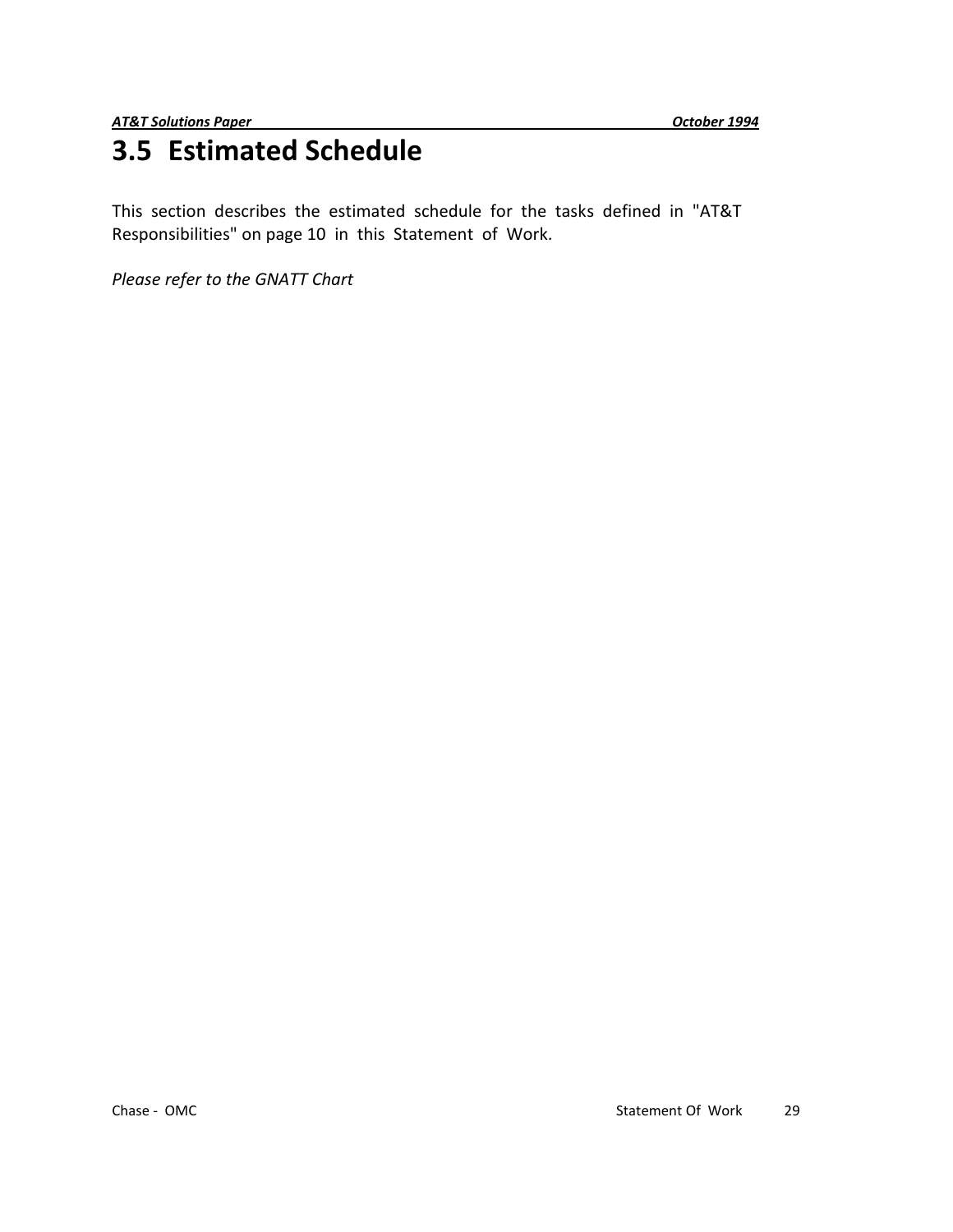# **3.6 Completion Criteria**

AT&T shall have fulfilled its obligations under this Statement of Work by accomplishing the AT&T tasks described in "AT&T Responsibilities" on page 10 and delivering the items listed in "Deliverable Materials" on page 31.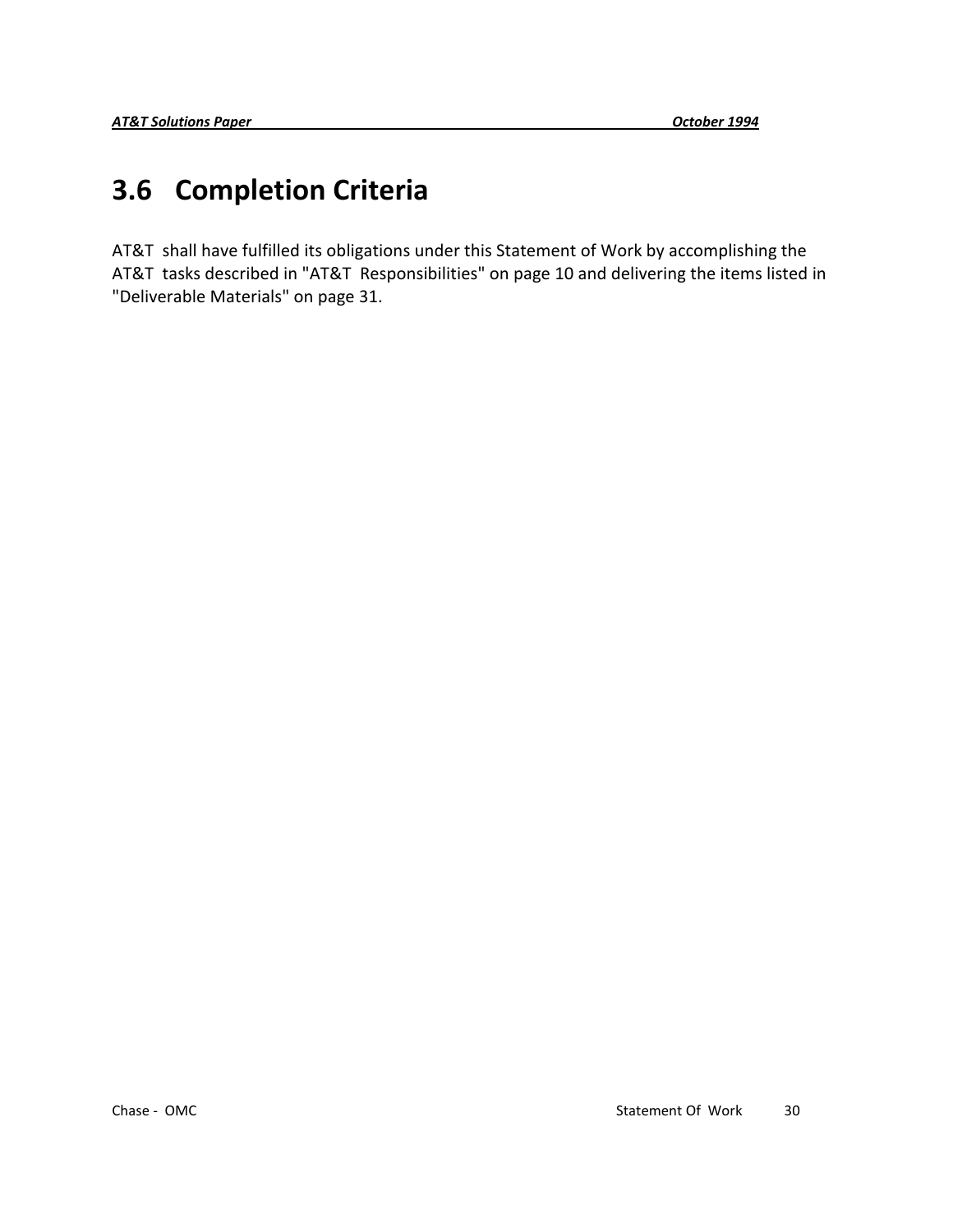*AT&T Solutions Paper October 1994*

# **3.7 Charges**

The total estimated project price is **\$xx,xxx.xx** The charges are as follows:

| <b>Billing Keys</b> | $N = normal hours$   |
|---------------------|----------------------|
|                     | $O =$ Overtime hours |
|                     | $W = Weekend hours$  |
|                     |                      |

| Hourly rate             | \$xxx.xx 9-5 pm weekday  |
|-------------------------|--------------------------|
| <b>Overtime Rate</b>    | \$xxx.xx 5-12 pm weekday |
| Weekend rate            | $$xxx.xx 9-5pm$          |
| <b>Weekend Overtime</b> | \$275.00 5-12pm          |

| <b>Task</b>                                     |    | <b>Hours</b>   |     |
|-------------------------------------------------|----|----------------|-----|
|                                                 |    |                |     |
| Add memory to existing file server              |    | 1h             | N   |
| Install new Primary Medicaid file server        |    | 8h             | N   |
| Install new Medicaid spare server               |    | 8h             | N   |
| Make changes to AUTOEXEC.NCF                    |    | 1 <sub>h</sub> | N   |
| Make changes to LOGIN scripts                   |    | 1 <sub>h</sub> | N   |
| Install new DASD for Medicaid FS                |    | 4h             | N   |
| Install SCSI and display switching gear         |    | 4h             | N   |
| Mount Production servers into cabinets          |    | 8h             | W   |
| Installation of new HUBs into racks             |    | 4h             | N   |
| Installation of existing HUBs into racks        |    | 4h             | W   |
| Setup and Configuration of Alantec              |    | 8h             | N   |
| Configuration of Alantec Bridging & IP setup16h |    | N              |     |
| Install Router into rack                        |    | 2 <sub>h</sub> | N   |
| Test infrastructure                             |    | 16h            | N   |
| Install NSI and test Medicaid                   |    | 8h             | N   |
| Install NSI and Test production                 |    | 8h             | W   |
| Install Tape server and test                    |    | 16h            | N/0 |
| Install D-View                                  | 8h | N              |     |
| Prepare for move of existing file server into   |    |                |     |
| new location                                    |    | 2 <sub>h</sub> | O   |
| Run UPS server cables & load ups NLMs           |    | 3h             | N   |
| Patch all data cables                           |    | 8h             | N   |
| Create all bindery objects on Medicaid server   |    | 4h             | N   |
| Setup desk and console                          |    | 2 <sub>h</sub> | N   |
| Re-install CUBIX and test                       |    | 4h             | N   |
| Apply any final Server                          |    |                |     |
| and WS software changes before move,            |    |                |     |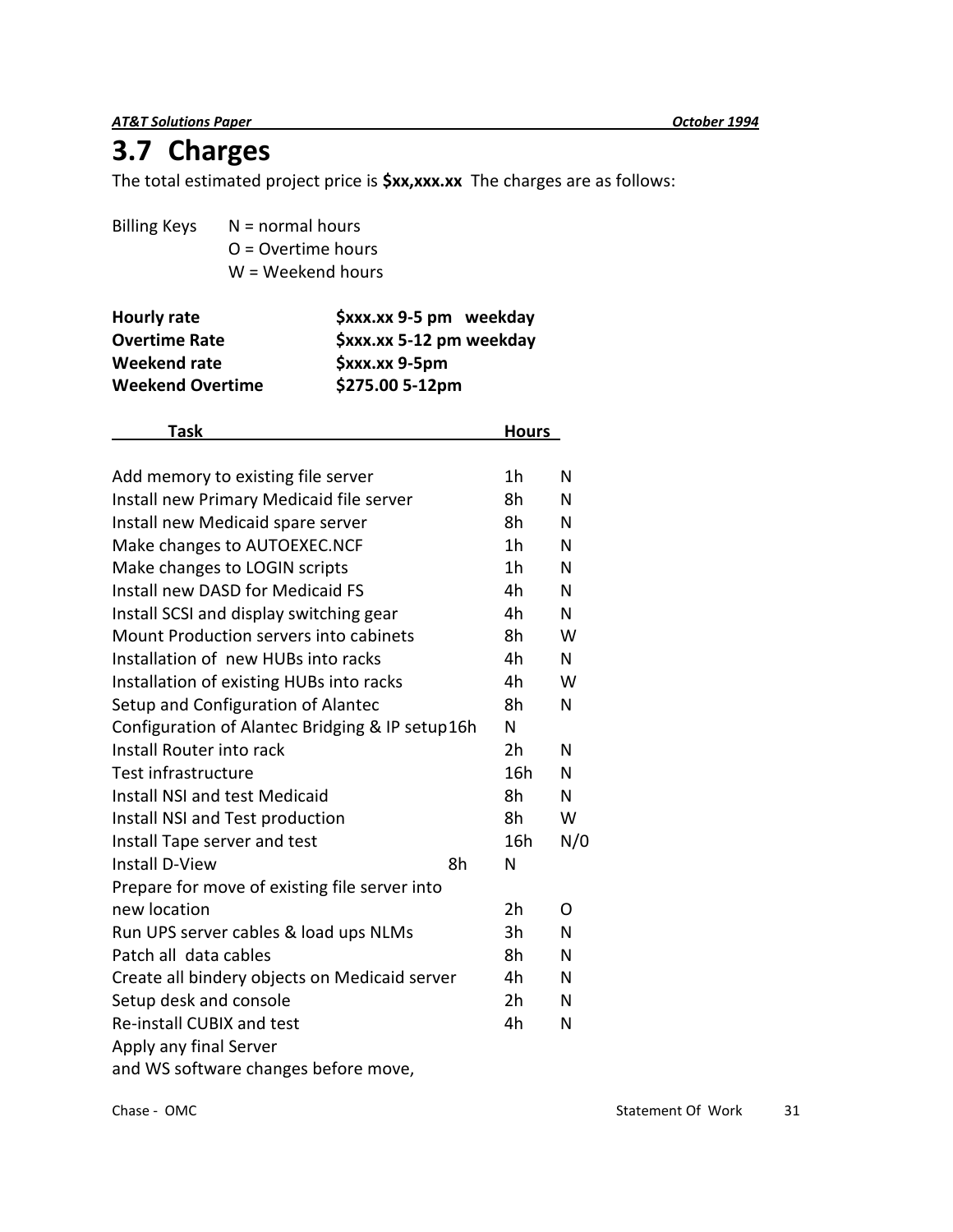| <b>AT&amp;T Solutions Paper</b>                           |             |                |   |  |
|-----------------------------------------------------------|-------------|----------------|---|--|
| necessary Autoexec.bat and Config.sys changes.            |             | 4h             | N |  |
| Upgrade existing D-Link Hubs                              | 4h          | O              |   |  |
| **** PRE move testing ****                                |             |                |   |  |
| Test new (partially built) infrastructure                 |             | 3h             | N |  |
| Test Alantec recovery options                             |             | 8h             | N |  |
| Test CUBIX in new infrastructure                          |             | 4h             | N |  |
| Test backup                                               |             | 6h             | N |  |
| Test NSI recovery options                                 |             | 8h             | N |  |
| Test cold server switch                                   |             | 2h             | N |  |
| Rollback definition and test                              |             | 8h             | N |  |
| *** Move testing criteria ***                             |             |                |   |  |
| Testing of connections to all servers.                    |             | 16h            | W |  |
| Test application load from both file servers.             |             | 8h             | W |  |
| Test existing file server cold spare switch               |             | 2 <sub>h</sub> | W |  |
| Test Alantec recovery options                             |             | 8h             | W |  |
| Test NSI recovery options                                 |             | 8h             | W |  |
| Test backup                                               |             | 4h             | W |  |
| Documentation                                             |             | 32h            | N |  |
| Perform full backup on both servers                       |             | 6h             | W |  |
| Project management                                        |             | 80h            | N |  |
| *** POST MOVE ***                                         |             |                |   |  |
| On-site support/changes                                   |             | 24h            | N |  |
| <b>Total Normal hours:</b>                                | 305         |                |   |  |
| Total Normal hour cost:                                   | \$XX,XXX.XX |                |   |  |
| Total Overtime hours:                                     | xHrs.       |                |   |  |
| Total Overtime cost:                                      | \$x,xxx.xx  |                |   |  |
| <b>Total Weekend hours:</b>                               | XXHrs.      |                |   |  |
| Total Weekend cost:                                       | \$xx,xxx.xx |                |   |  |
| <b>Total Hours:</b>                                       | 383         |                |   |  |
| <b>Total Project services cost:</b><br><u> Şxx,xxx.xx</u> |             |                |   |  |

# **Note: the above is just a breakdown, Chase will be charged at a fixed price.**

*AT&T Solutions Paper October 1994*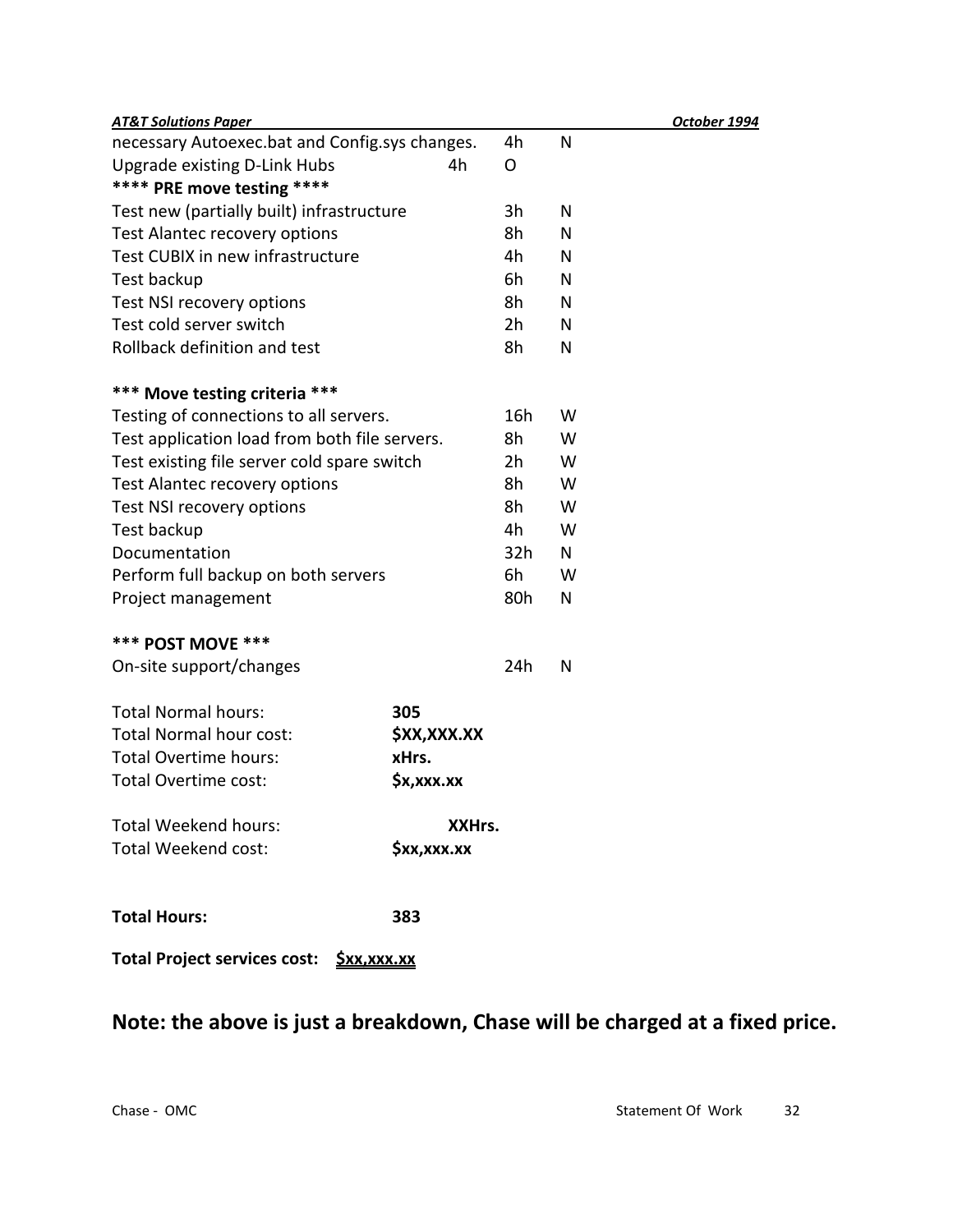#### **3.8 Terms and Conditions**

AT&T will perform this Statement of Work under the terms and conditions of the *AT&T Customer Agreement.*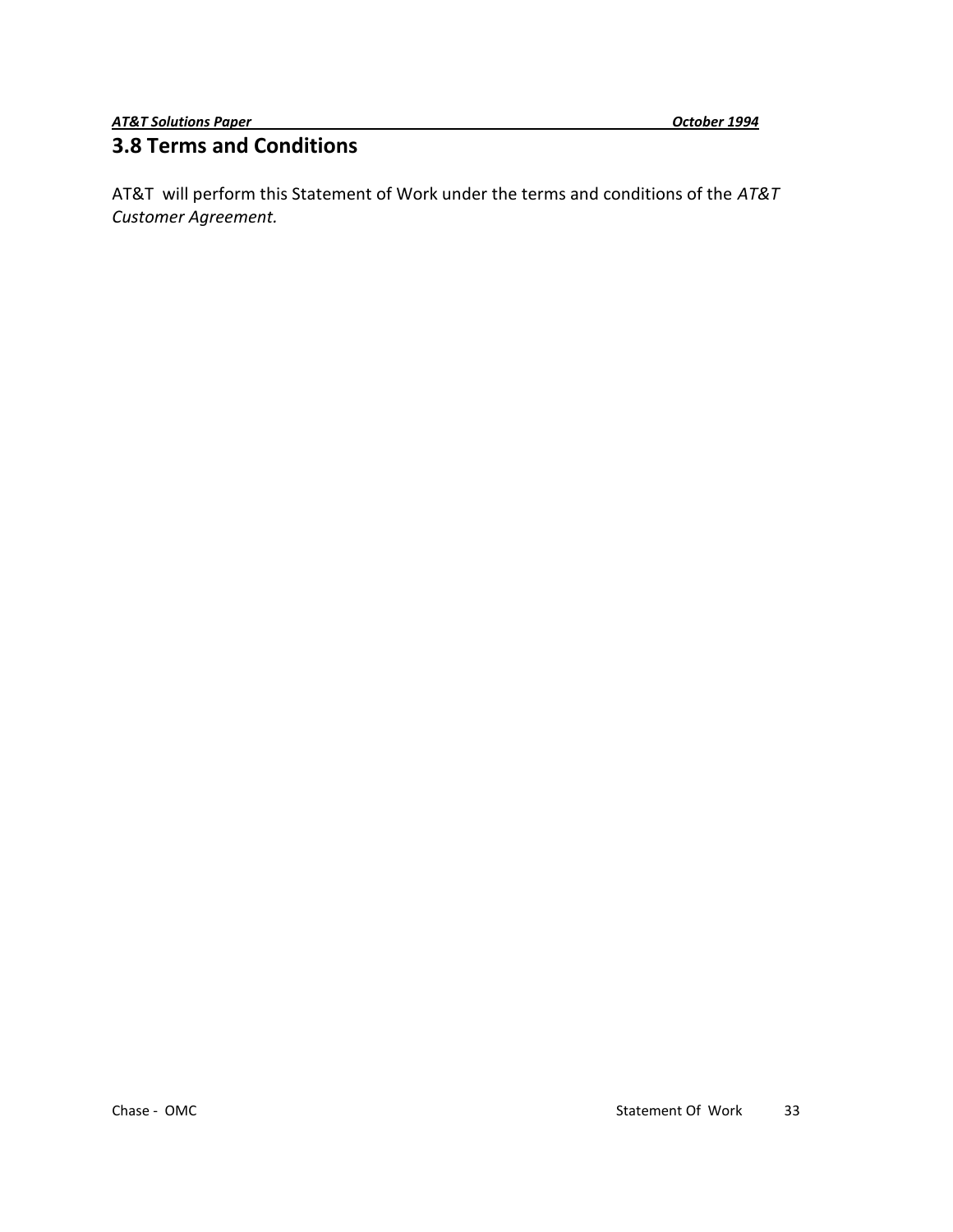# **Appendix A. Guidelines for Deliverable Materials**

## **A-1 Weekly Status Report**

*Purpose:* AT&T will provide Weekly Status Reports advising the Chase Project Manager of the progress and status of the AT&T activities. The report will outline the AT&T activities and describe the status of tasks worked on during that period. Significant accomplishments, milestones, and problems will be identified.

*Content:* The report will consist of the following, as appropriate:

- Activities performed during the reporting period
- Activities planned for the next reporting period
- Project change control summary
- Problems, concerns, and recommendations
- Other items of importance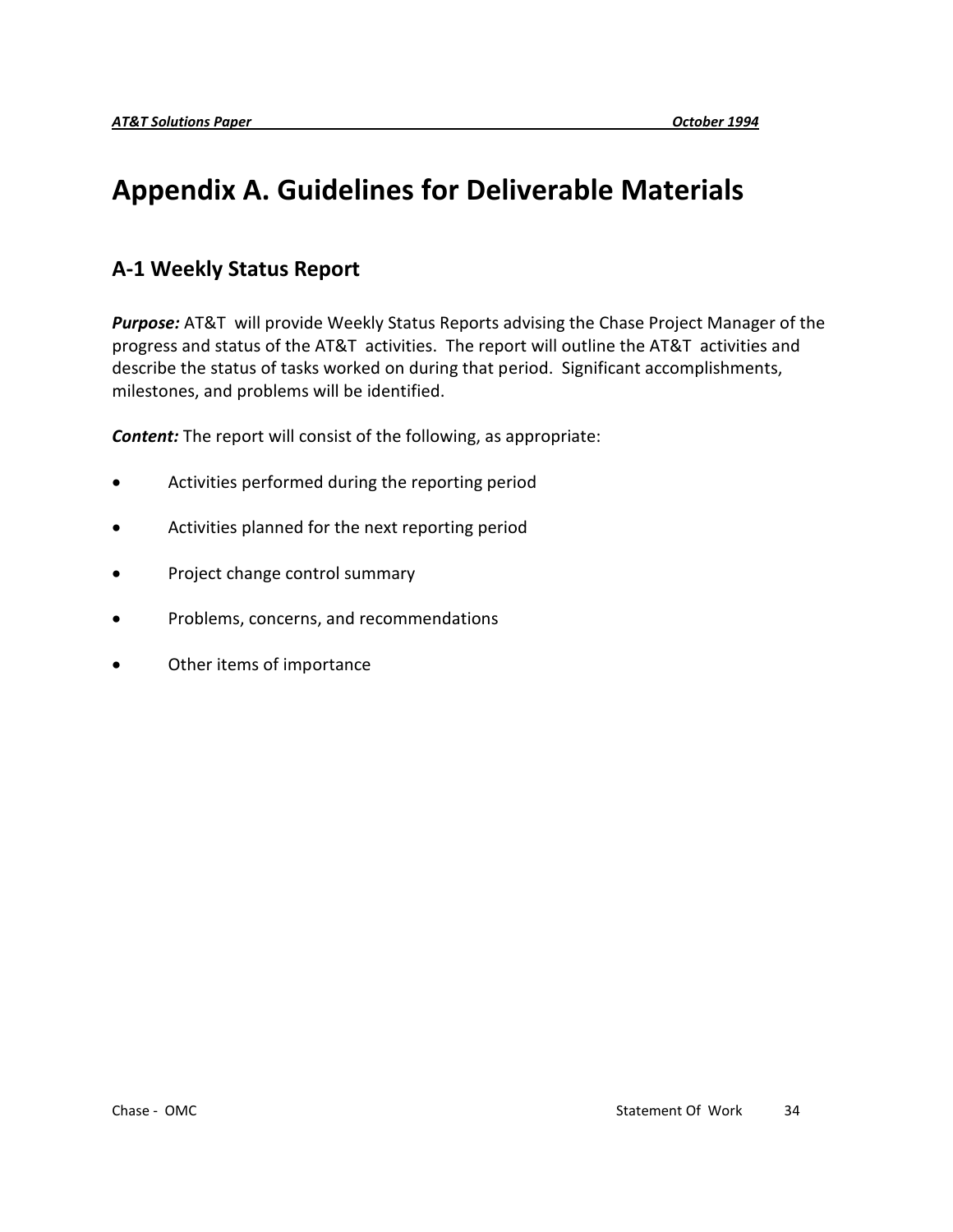# **Appendix B. Project Change Control Procedure**

The following provides a detailed process to follow if a change to this Statement of Work (SOW) is required.

- A Project Change Request (PCR) will be the vehicle for communicating change. The PCR must describe the change, the rationale for the change and the effect the change will have on the project.
- The designated Project Manager of the requesting party will review the proposed change and determine whether to submit the request to the other party.
- Both Project Managers will review the proposed change and approve it for further investigation or reject it. AT&T will specify any charges for such investigation. If the investigation is authorized, the Project Managers will sign the PCR which will constitute approval for the investigation charges. AT&T will invoice Chase for any such charges. The investigation will determine the effect that the implementation of the PCR will have on price, schedule and other terms and conditions of the Statement Of Work*.*
- A written Change Authorization must be signed by both parties to authorize implementation of the investigated changes.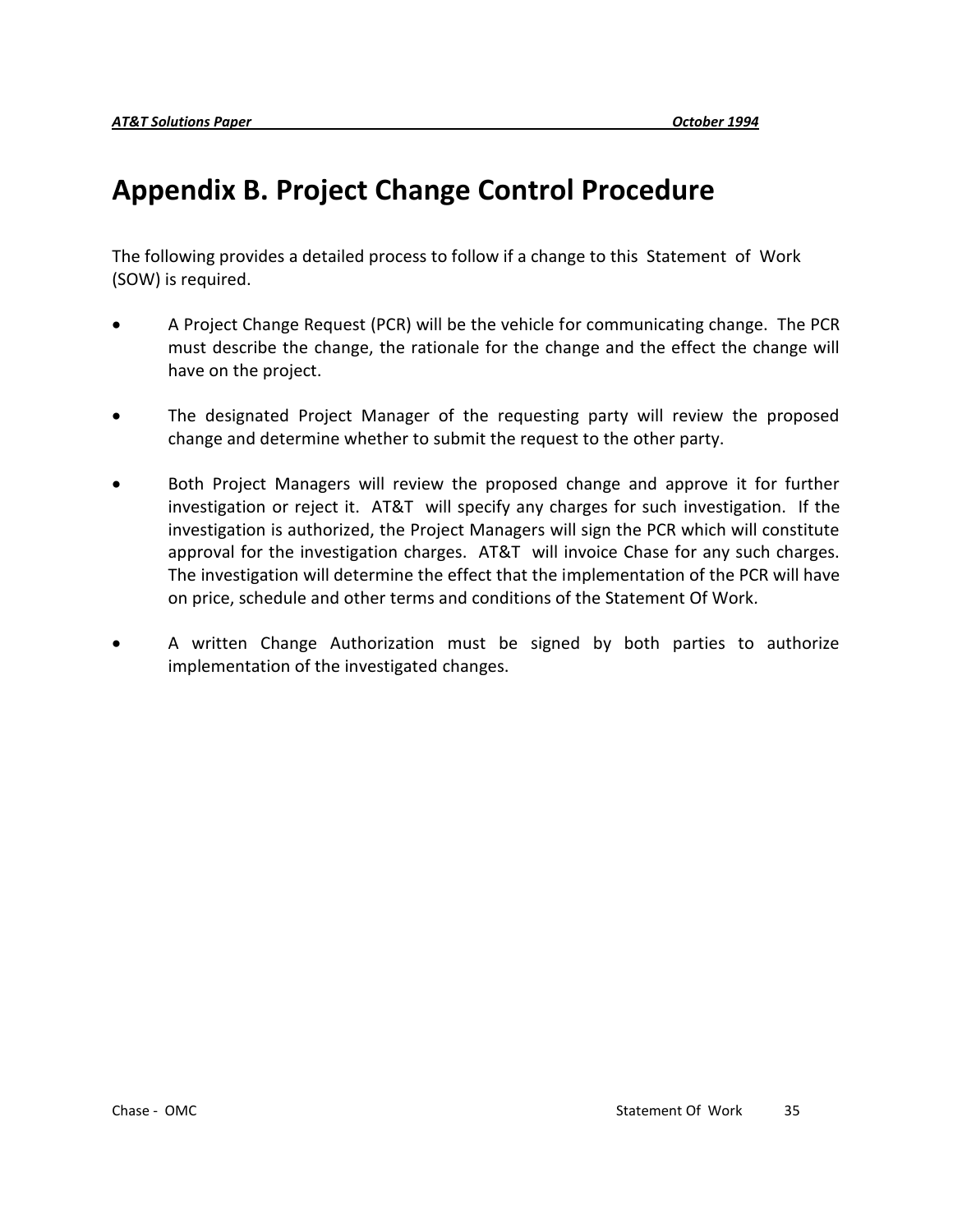# **Appendix C. AT&T Hardware and Software Products**

Purchase of AT&T products will be governed by the terms of the applicable standard AT&T agreements.

# **C.1 AT&T Hardware Products**

The products listed below will be supplied under the terms and conditions of the AT&T Statement Of Work.